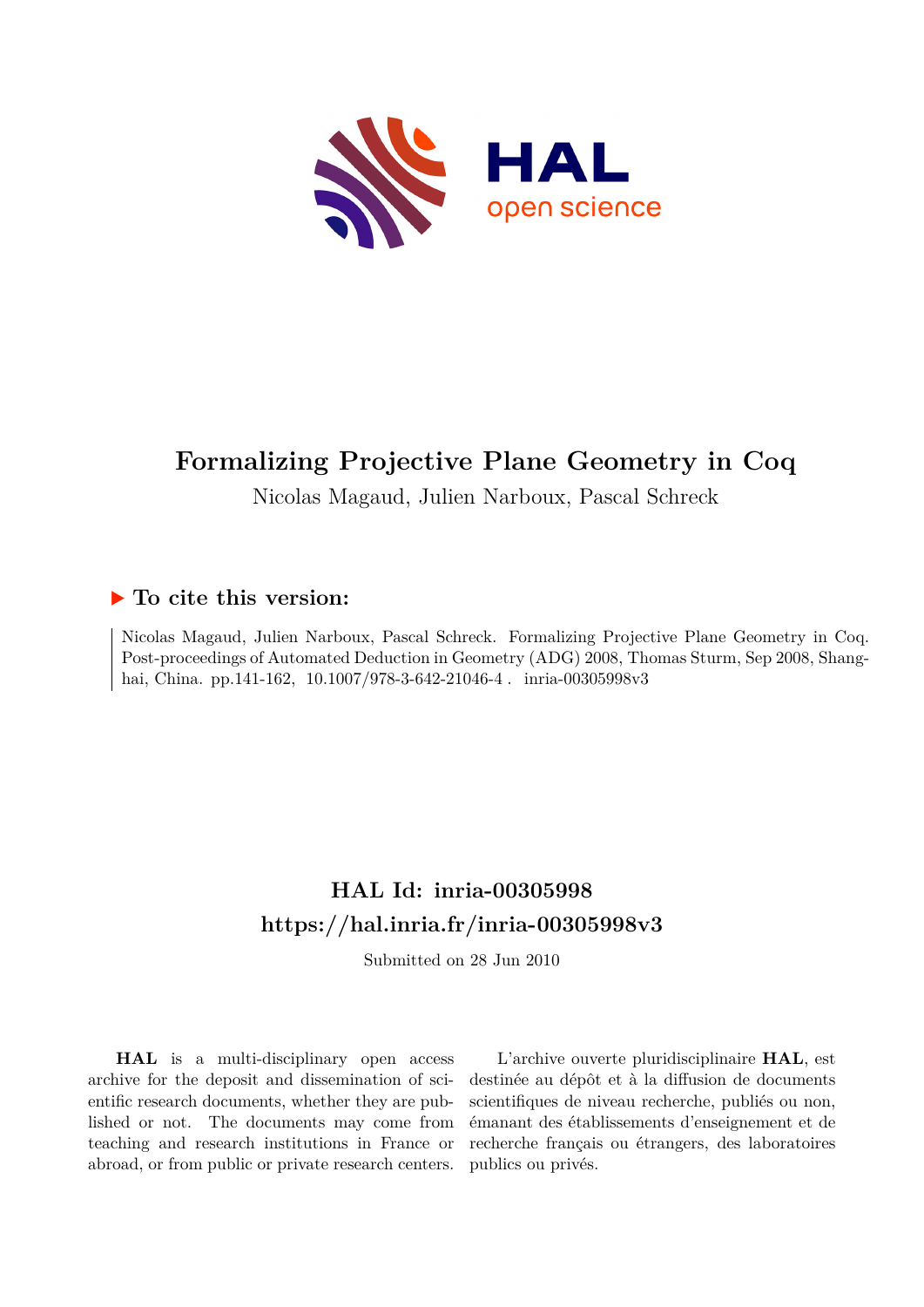# Formalizing Projective Plane Geometry in Coq

Nicolas Magaud, Julien Narboux, and Pascal Schreck

LSIIT UMR 7005 CNRS - Université de Strasbourg\*

Abstract We investigate how projective plane geometry can be formalized in a proof assistant such as Coq. Such a formalization increases the reliability of textbook proofs whose details and particular cases are often overlooked and left to the reader as exercises. Projective plane geometry is described through two different axiom systems which are formally proved equivalent. Usual properties such as decidability of equality of points (and lines) are then proved in a constructive way. The duality principle as well as formal models of projective plane geometry are then studied and implemented in Coq. Finally, we formally prove in Coq that Desargues' property is independent of the axioms of projective plane geometry.

# 1 Introduction

This paper deals with formalizing projective plane geometry. Projective plane geometry can be described by a fairly simple set of axioms. However it captures the main aspects of plane geometry, especially perspective. It is a good candidate to be formalized in a proof assistant. Most of the description and proofs are available in textbooks such as [8, 3]. However, in most books, many lemmas are considered trivial and many proofs are left to the reader. Building a formal development in a proof assistant allows for more flexibility. If required, axioms can be changed easily and proofs can be rechecked automatically by the system. Such changes may only require minor rewriting of the proofs by the user. In all cases, the proofs are computer-verified, which dramatically increases their reliability compared to paper-and-pencil proofs.

This formalization is not only interesting in itself. It also allows to evaluate the adequacy of a proof assistant such as Coq to develop a formal theory and to build some models of this theory. More significantly, we formalize projective plane geometry because we are interested in building reliable and robust constraint solving programs (see [16, 15]). Indeed, in geometric constraint solving, handling the numerous particular cases is crucial to ensure robustness. Detecting whether a configuration is degenerated or not requires theorem proving [29]: which theorems are required and how to prove them is among the issues we want to address. As shown in [21], point-line incidences in the projective plane are sufficient to express usual geometric constraints.

Finally, as computer scientists, we are interested in the effectiveness of proofs in order to extract programs from these proofs. The Coq proof assistant [7, 1]

<sup>⋆</sup> This work is partially supported by the ANR project Galapagos.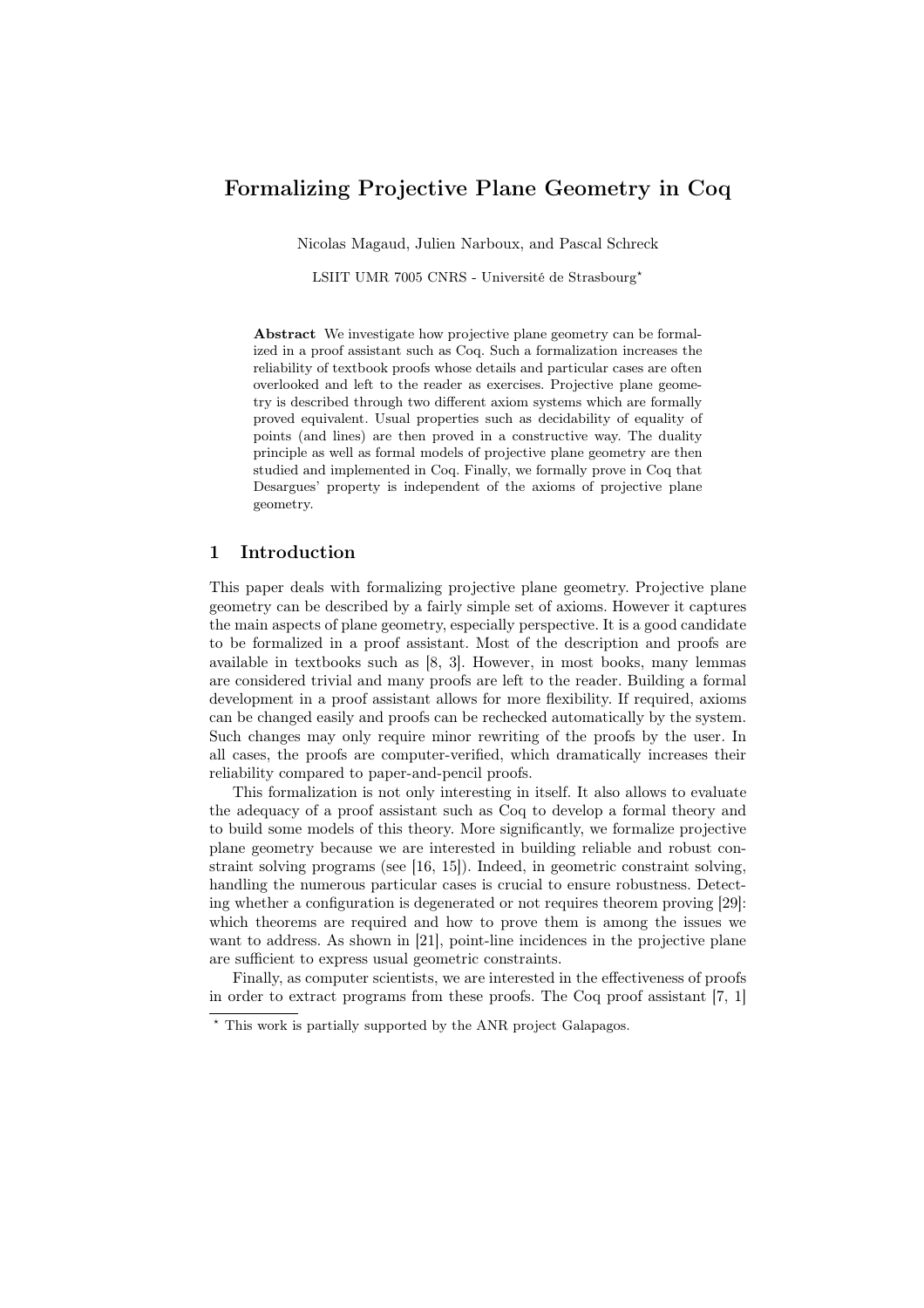implements a constructive logic and allows program extraction from constructive proofs. Therefore, it is the perfect tool to carry out a constructive formalization.

In this paper, we formalize the theory of projective plane geometry and we build models of this theory. In a subsequent paper [18], we revisit and generalize the axiom system for projective geometry in a at least 3 dimensional setting using flats and ranks and prove Desargues' property holds in that case.

Related Work Proof assistants have already been used in the context of geometry. The task consisting in mechanizing Hilbert's Grundlagen der Geometrie has been partially achieved. A first formalization using the Coq proof assistant was proposed by Christophe Dehlinger, Jean-François Dufourd and Pascal Schreck [10]. This first approach was realized in an intuitionist setting, and concluded that the decidability of point equality and collinearity is necessary to check Hilbert's proofs. Another formalization using the Isabelle/Isar proof assistant [26] was performed by Jacques Fleuriot and Laura Meikle [19]. Both formalizations have concluded that, even if Hilbert has done some pioneering work about formal systems, his proofs are in fact not fully formal, in particular degenerated cases are often implicit in the presentation of Hilbert. The proofs can be made more rigorous by machine assistance. Frédérique Guilhot realized a large Coq development about Euclidean geometry following a presentation suitable for use in french high-school [13]. In [24, 25], Julien Narboux presented the formalization and implementation in the Coq proof assistant of the area decision procedure of Chou, Gao and Zhang [5] and a formalization of foundations of Euclidean geometry based on Tarski's axiom system [33, 30]. In [11], Jean Duprat proposes the formalization in Coq of an axiom system for compass and ruler geometry. Regarding formal proofs of algorithms in the field of computational geometry, we can cite David Pichardie and Yves Bertot [27] for their formalization of convex hulls algorithms in Coq as well as Laura Meikle and Jacques Fleuriot [20] for theirs in a Hoare-like framework in Isabelle. Several papers introduce methods for automatic proof in projective geometry, e.g. [28, 17]. Our work is different because we perform interactive proofs in projective geometry. Our approach is only slightly automated, but we can deal with the degenerated cases by careful study in the proof assistant whereas these cases are ignored in [28]. In addition we can deal with theorems which are not stated as a geometric construction, which is a limitation of approaches based on the Wu's method and the area method.

Notations Naming/Writing conventions follow the guidelines edited in a recent document proposed by Duprat, Guilhot and Narboux [12]. Most Coq notations, which are really close to mathematical ones, will be explained along the course of the paper. The negation is noted ˜. The most awkward notation for the reader not accustomed to Coq is the curly-brackets notation for constructive existential quantification over the sort Type. For instance, the formula forall l:Line,  ${X:Point |$  ~Incid X 1} expresses that  $\forall l: Line, \exists X: Point, \neg Incid X l.$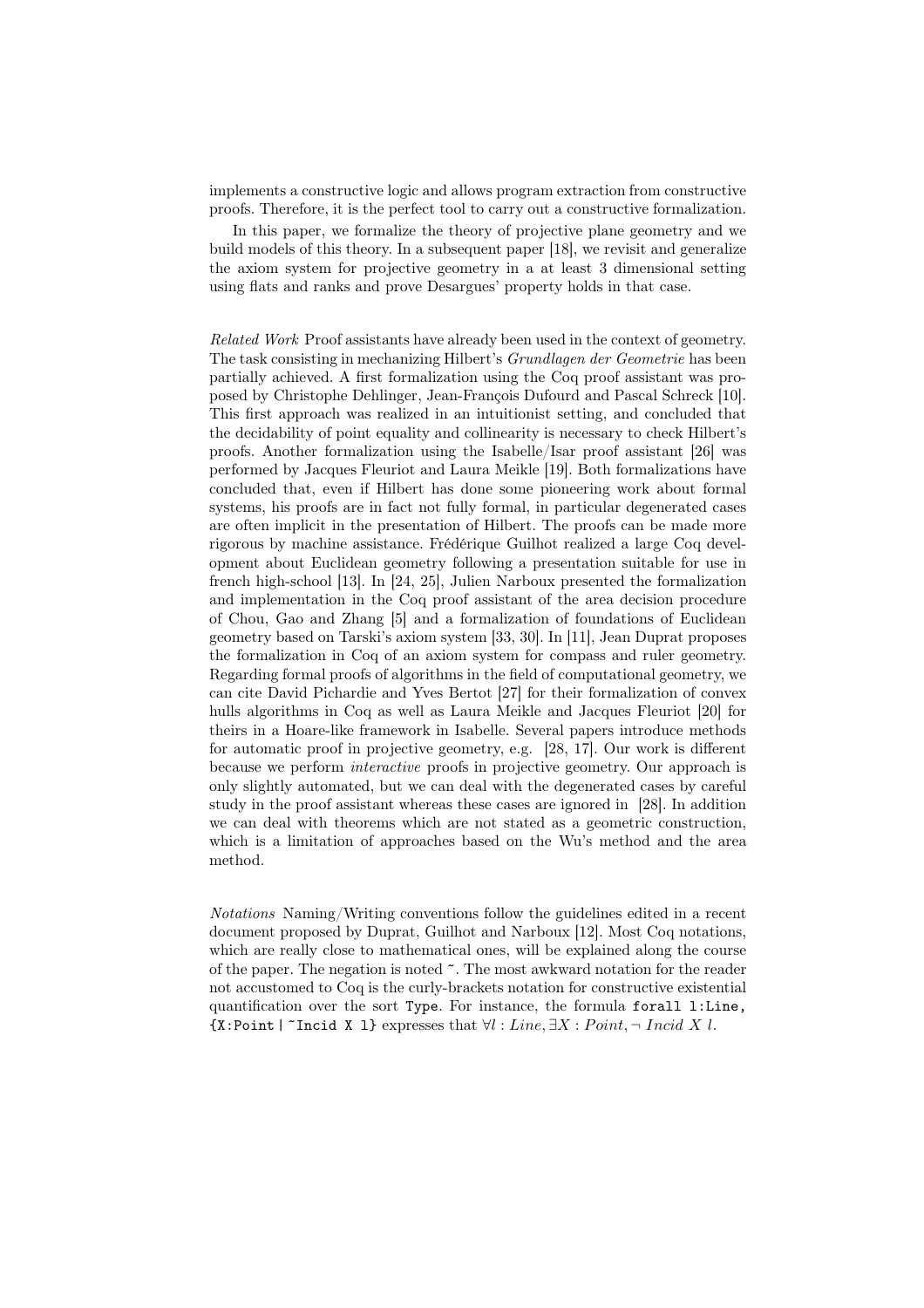Axiom Line Existence

$$
\forall A \ B : Point, (\exists l : Line, A \in l \land B \in l)
$$

Axiom Point Existence

$$
\forall l \ m: Line, (\exists A: Point, A \in l \land A \in m)
$$

#### Axiom Line Uniqueness

$$
\forall A \ B : Point, A \neq B \Rightarrow \forall l \ m : Line, A \in l \land B \in l \land A \in m \land B \in m \Rightarrow l = m
$$

#### Axiom Point Uniqueness

 $\forall l \ m : Line, l \neq m \Rightarrow \forall A \ B : Point, A \in l \land A \in m \land B \in l \land B \in m \Rightarrow A = B$ 

#### Definition (distinct4)

distinct4 A B C D  $\equiv A \neq B \land A \neq C \land A \neq D \land B \neq C \land B \neq D \land C \neq D$ 

#### Axiom Four Points

 $\exists A : Point, \exists B : Point, \exists C : Point, \exists D : Point,$  $distinct4\,A$ <br> $B$ <br> $C$ <br> $D$   $\wedge$  $(\forall l: Line, (A \in l \wedge B \in l \Rightarrow C \notin l \wedge D \notin l) \wedge$  $(A \in l \land C \in l \Rightarrow B \notin l \land D \notin l) \land$  $(A \in l \wedge D \in l \Rightarrow B \notin l \wedge C \notin l) \wedge$  $(B \in l \wedge C \in l \Rightarrow A \notin l \wedge D \notin l) \wedge$  $(B \in l \wedge D \in l \Rightarrow A \notin l \wedge C \notin l) \wedge$  $(C \in l \wedge D \in l \Rightarrow A \notin l \wedge B \notin l))$ 

Figure 1. A first axiomatization of projective plane geometry.

Outline The paper is organized as follows. In section 2, we present the axioms for projective plane geometry and their description in the Coq proof assistant. In section 3, we study the duality between points and lines. Section 4 deals with finite and infinite models for projective plane geometry. In Section 5 we build both desarguesian and non-desarguesian models.

# 2 Axioms

# 2.1 A First Set of Axioms

We assume that we have two kinds of objects which we call points and lines. We also assume that we have a relation  $(∈)$  between elements of these two sets. We can describe projective plane geometry using the axioms presented in Figure 1. The first two axioms deal with existence of points and lines. We choose not to require points (resp. lines) to be distinct in axiom 'Line Existence' (resp. 'Point Existence'). If the points (resp. lines) are equal, the line (resp. the point) still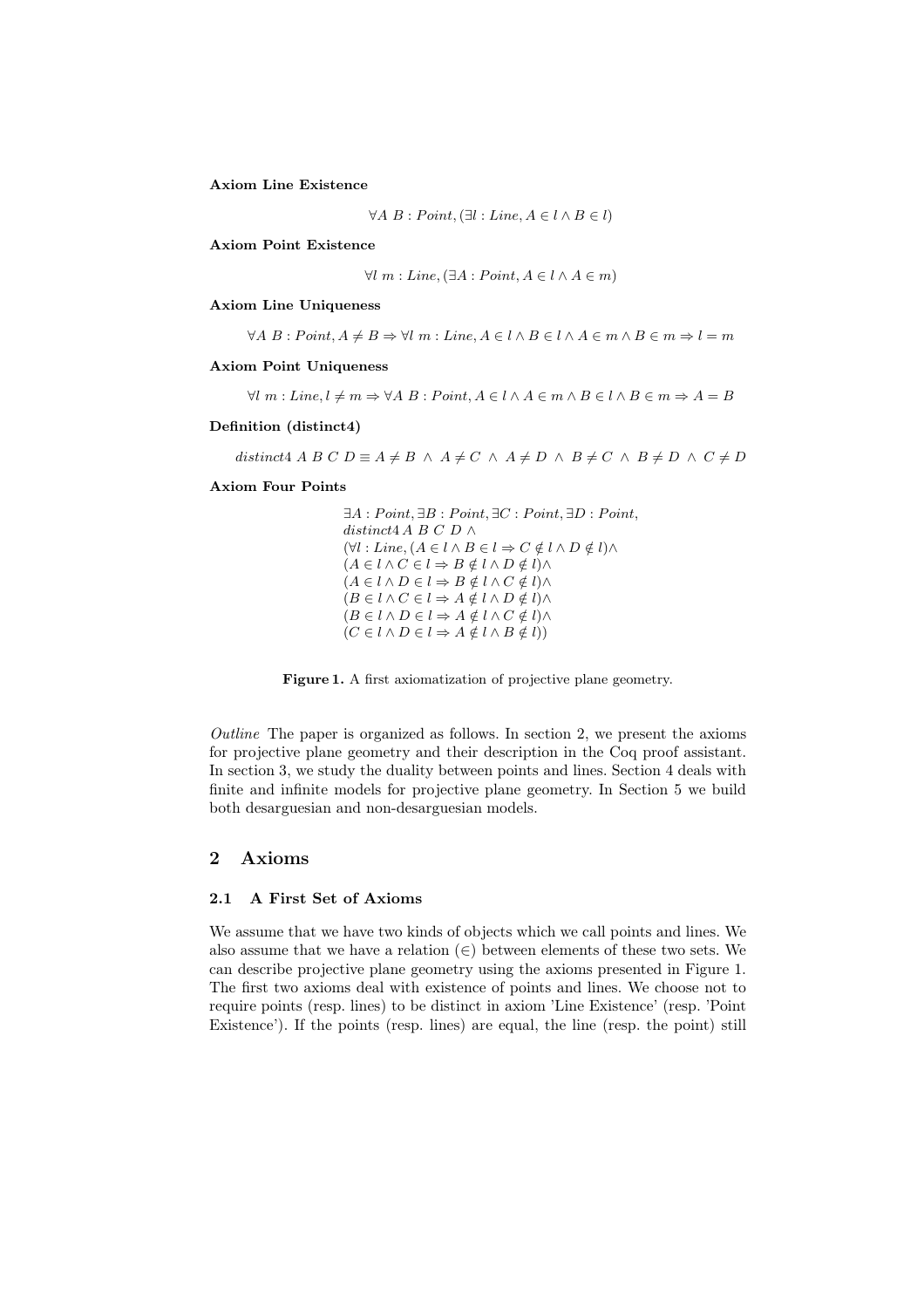exists: actually there potentially exists an infinity of lines (resp. points). This design choice follows a general rule in formal geometry: it is crucial to consider statements which are as general as possible.

The next two axioms deal with uniqueness of the above defined line and point. These axioms hold only if the two points (resp. lines) are distinct. As suggested in [2], axioms 'Point Uniqueness' and 'Line Uniqueness' can be merged into a more convenient axiom with no negation. This axiom is classically equivalent to the conjunction of the two others:

#### Axiom Uniqueness

 $\forall A \ B : Point, \forall l \ m : Line,$  $A \in l \Rightarrow B \in l \Rightarrow A \in m \Rightarrow B \in m \Rightarrow A = B \vee l = m$ 

Finally, axiom 'Four points' states that there exists at least four distinct points, no three of them being collinear. This means dimension is at least 2. Together with axiom 'Point Existence' which expresses that the dimension is at most 2 (two lines always intersect), it imposes that the dimension of this projective space is exactly 2. The formalization of this axiom system is straightforward, but from a practical point of view, proofs in most textbooks often use some variants of this system. To ease mechanization of proofs, we formalize the equivalence between these systems.

#### 2.2 Another Axiom System for Projective Plane Geometry

Another Non-degeneracy Axiom Axiom 'Four Points' states a non-degeneracy condition, namely that the projective space we consider is not reduced to a single line. This can be expressed in another way through two new axioms:

#### Axiom Three Points

 $\forall l : Line, \exists ABC : Point, (A \neq B \land B \neq C \land A \neq C) \land A \in l \land B \in l \land C \in l$ 

#### Axiom Lower Dimension

$$
\exists l_1: Line, \exists l_2: Line, l_1 \neq l_2
$$

The first axiom expresses that each line contains at least three points; the second one states that there exist two distinct lines.

We prove that axiom 'Four points' can be replaced by axiom 'Three points' and axiom 'Lower dimension' in the system defined in the previous section and vice-versa. Both settings share the following axioms: Line Existence, Point Existence, Uniqueness. In mathematics textbooks, the equivalence of these two sets of axioms is usually presented as a remark<sup>1</sup>. For instance in [3], the proof is left to the reader. In a proof assistant such as Coq, these proofs have to be made explicit and proving them formally requires some technical work mostly related to handling the numerous configurations of points. The basic principles of the proof are presented in appendix A.

<sup>1</sup> Proving this in Coq requires more than 1000 lines of proof.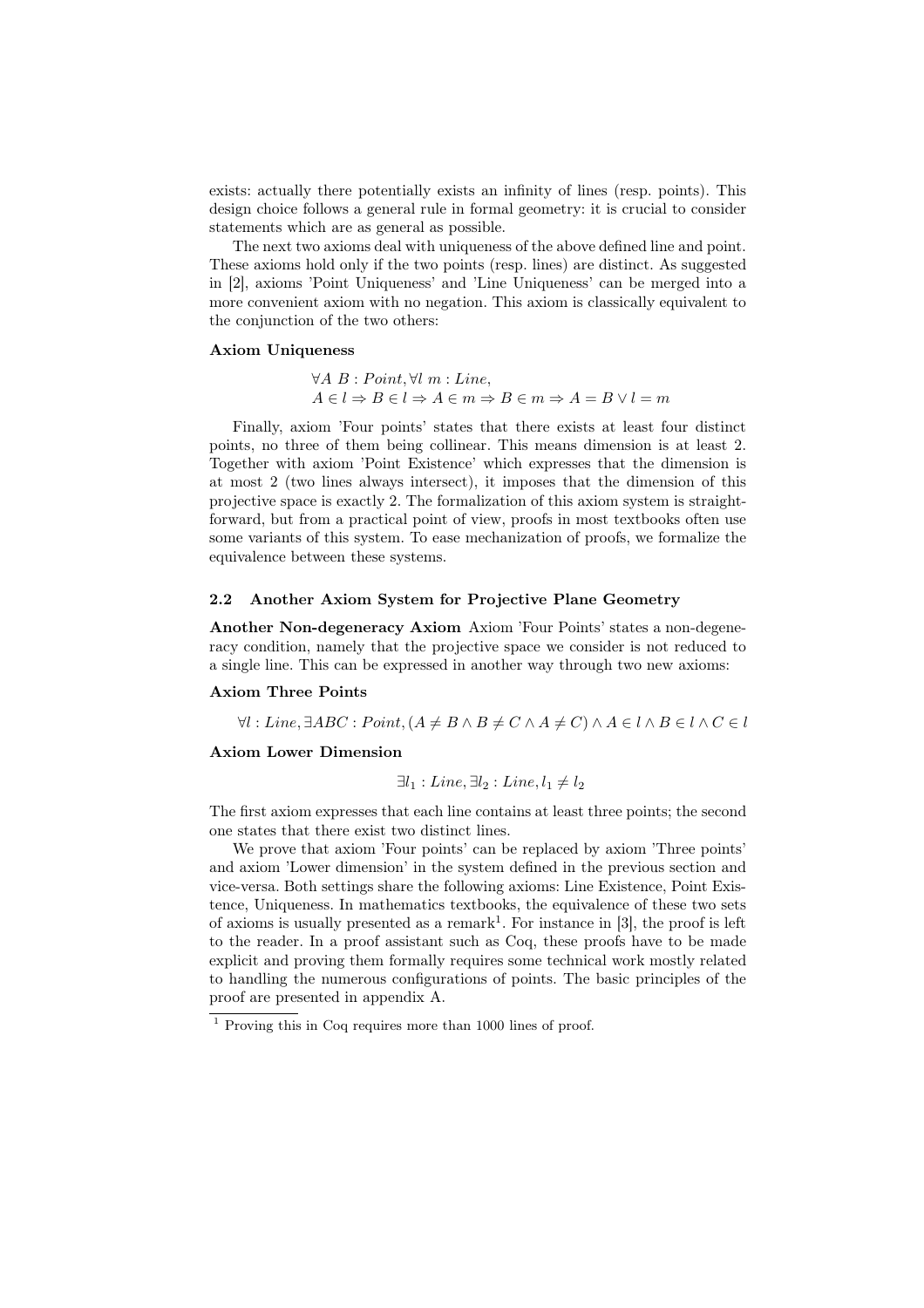#### 2.3 Implementation in Coq

We formalize the previous definitions in the Coq proof assistant [1, 7]. To do so, we take advantage of the modules and functors of Coq. Modules [6] allow to define parameterized theory and to put together types and definitions into a module structure. This enhances the reusability of developments, by providing a formal interface for such a structure. In addition, functors can be used to connect module types to one another.

Modules and Projective Plane Our first module PreProjectivePlane contains axioms dealing with point (resp. line) existence and uniqueness. From that we derive some basic properties, including uniqueness of a line (resp. of a point), from the general uniqueness axiom. Then, on top of PreProjectivePlane, we build two modules ProjectivePlane which contains axiom 'Four points' and ProjectivePlane' which contains axiom 'Three points' and axiom 'Lower dimension'. A theory is of type ProjectivePlane if it contains all the notions presented in Figure 2 on the following page. The two module types Projective-Plane and ProjectivePlane' are connected through two functors Back and Forth which prove the equivalence of these two axiom systems when the axioms 'Line Existence' and 'Point Existence' as well as Uniqueness are available. Figure 2 sums up the module type for projective plane geometry and Figure 3 presents the global organization of the development.

Deciding Equality From the assumption that incidence is decidable,

 $\forall A : Point, \forall l : Line, (A \in l \vee \neg A \in l)$ 

we prove that point (resp. line) equality is decidable. The proofs of decidability for point (resp. line) equality are intuitionist, in the sense that they do not use the excluded middle property. Details of these proofs are available in appendix B.

From these basic axioms, we can consider proving some theorems about projective plane geometry. For instance, we prove that if we consider lines as set of points, there always exists a bijection between two lines (see appendix E for details). In order to improve genericity, we show that the well-known principle of duality between point and line can be derived in Coq. It allows us to prove automatically half of the theorems of interest from the proofs of their dual counterparts.

#### 3 Duality

#### 3.1 Principle of Duality

It is well known that projective geometry enjoys a principle of duality, namely that every definition remains significant and every theorem remains true, when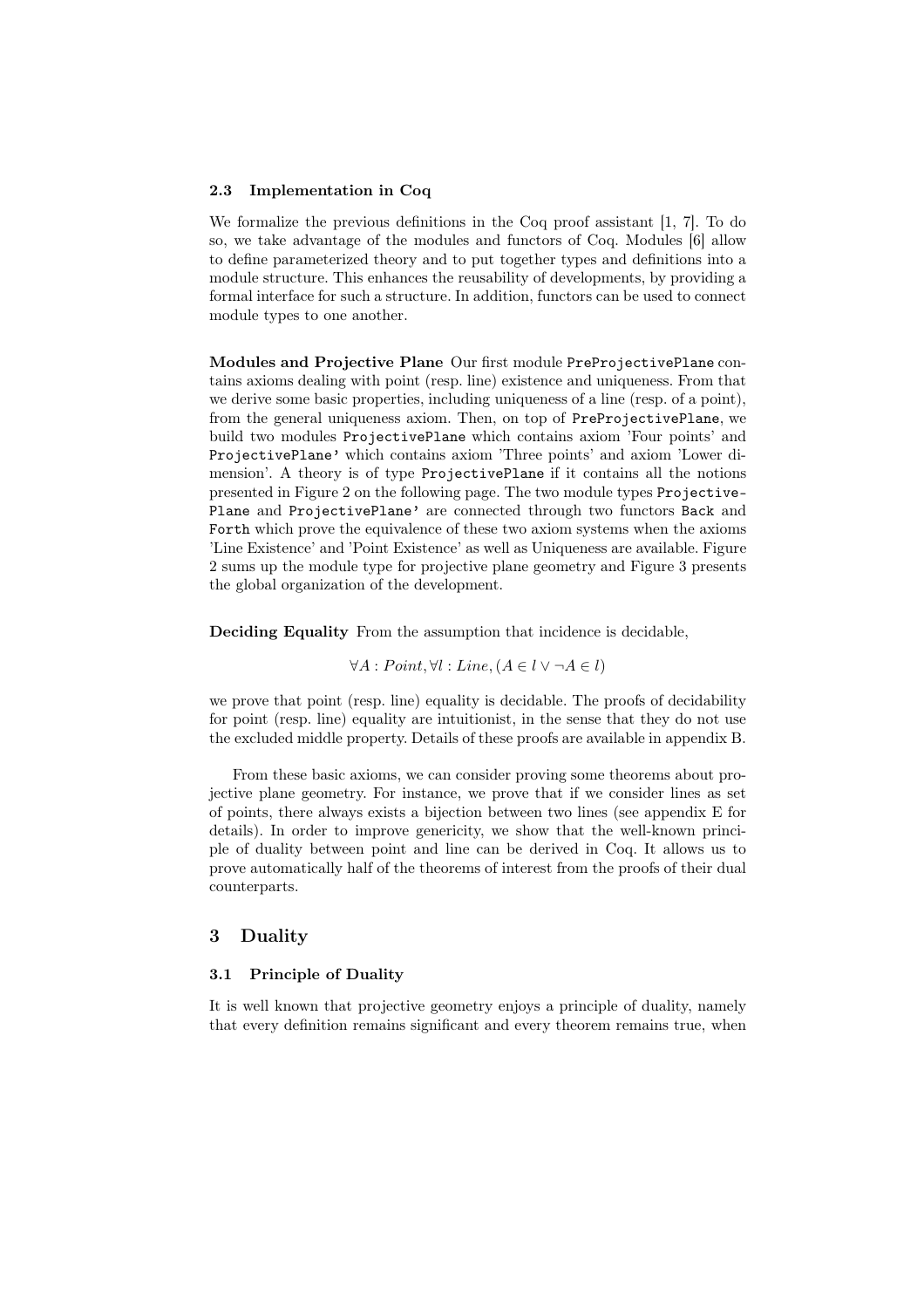```
Module Type ProjectivePlane.
Parameter Point: Set.
Parameter Line: Set.
Parameter Incid : Point -> Line -> Prop.
Axiom incid_dec : forall (A:Point)(1:Line), {Incid A 1} + {\tilde{t}Incid A 1}.
(* Line Existence : any two points lie on a unique Line *)
Axiom a1_exist : forall (A B : Point), {l:Line | Incid A 1 / \backslash Incid B 1}.
(* Point Existence : any two lines meet in a unique point *)
Axiom a2_exist : forall (11 l2:Line), \{A:Point \mid \text{Incid A 11 }/\langle \text{Incid A 12}\}.Axiom uniqueness : forall A B :Point, forall l m : Line,
  Incid A l -> Incid B l -> Incid A m -> Incid B m -> A=B \setminus l=m.
(* Four points : there exist four points with no three collinear *)
Axiom a3: {A:Point & {B :Point & {C:Point & {D :Point |
  (forall l :Line, distinct4 A B C D/\
        (Incid A 1 \land Incid B 1 -> ~Incid C 1 \land ~Incid D 1)
    /\ (Incid A l /\ Incid C l -> ~Incid B l /\ ~Incid D l)
    /\backslash (Incid A 1 /\backslash Incid D 1 -> ~Incid C 1 /\backslash ~Incid B 1)
    /\ (Incid C l /\ Incid B l -> ~Incid A l /\ ~Incid D l)
    \land (Incid D 1 \land Incid B 1 -> ~Incid C 1 \land ~Incid A 1)
    \land (Incid C l \land Incid D l -> ~Incid B l \land ~Incid A l))}}}}.
```
End ProjectivePlane.

Figure 2. The module type with axioms required to describe a projective plane. The incidence relation  $(\in)$  is noted Incid in our Coq development. {Incid A 1} + {~Incid A 1} expresses that we know *constructively* that  $A \in l \vee \neg A \in l$ .

we interchange the concepts *Point* and *Line*. But as we exchange points and lines, predicates must be exchanged with their dual as well. For example, the collinearity property, i.e. col A B  $C \equiv \exists l : Line, A \in l \land B \in l \land C \in l$  must be replaced by the concurrency property i.e. meet a b  $c \equiv \exists L : Point, a \ni L \land b \ni$  $L \wedge c \ni L$ . To formalize this principle, we make use of the module system of Coq [1, 6]. In practice, we consider the module type ProjectivePlane' defined in the previous section and we build a functor from ProjectivePlane' to itself in which we map points to lines and lines to points:

```
Module swap (M: ProjectivePlane') : ProjectivePlane'.
Definition Point := M.Line.
Definition Line := M.Point.
Definition Incid := fun (x:Point) (y:Line) => M.Incid y x.
```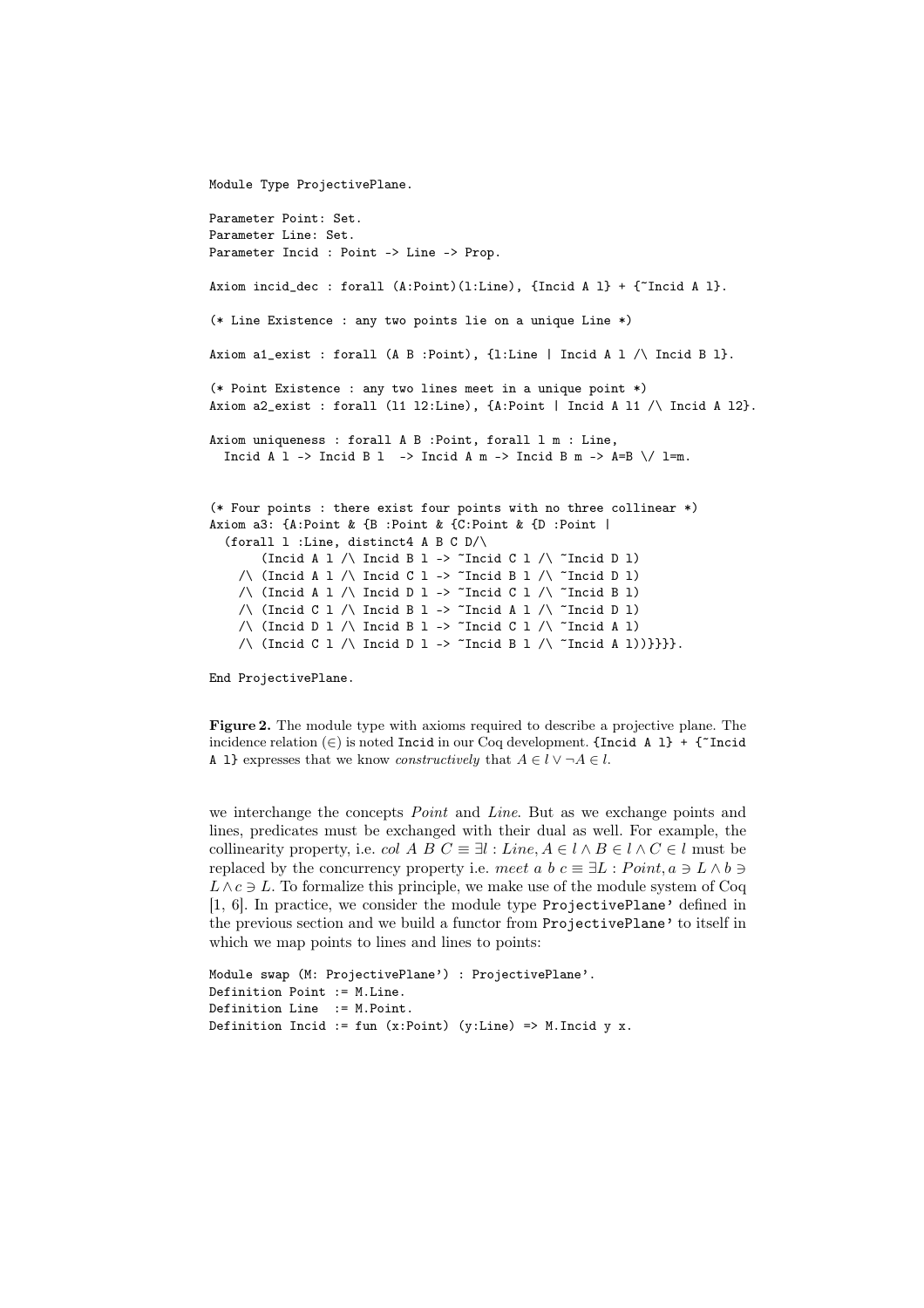To build this functor we need to show that the dual of each axiom holds. It is clear that the axioms of existence and uniqueness of lines are the dual of the axioms for existence and uniqueness of points:

Definition a1\_exist := M.a2\_exist. Definition a1 unique  $:=$  M.a2 unique. Definition a2\_exist := M.a1\_exist. Definition a2\_unique := M.a1\_unique.

To prove the dual version of axiom 'Three points' and axiom 'Lower dimension' it is necessary to use the other axioms. Appendix C provides the detailed proof of the fact that incidence geometry is a dual of itself and Figure 3 a summary of the organization of the development.

#### 3.2 Applications

Formalizing this principle of duality leads to an interesting theoretical result. In addition, this principle is also useful in practice. For every theorem we prove, we can easily derive its dual using our functor swap. For instance,



from the lemma outsider stating that for every couple of lines, there is a point which is not on these lines, we can derive its dual automatically: for every couple of points, there is a line not going through these points.

```
Module Example (M': ProjectivePlane').
Module Swaped := swap M'.
Export M'.
Module Back := back.back Swaped.
Module ProjectivePlaneFacts_m := decidability.decidability Back.
Lemma dual_example :
forall P1 P2 : Point, {1 : Line | \tilde{ } Incid P1 1 \wedge \tilde{ } Incid P2 1}.
Proof.
apply ProjectivePlaneFacts_m.outsider.
Qed.
```

```
End Example.
```
So far, we focused on axiom systems and formal proofs. The next step is to check whether well-known models verify our axioms for projective plane geometry.

...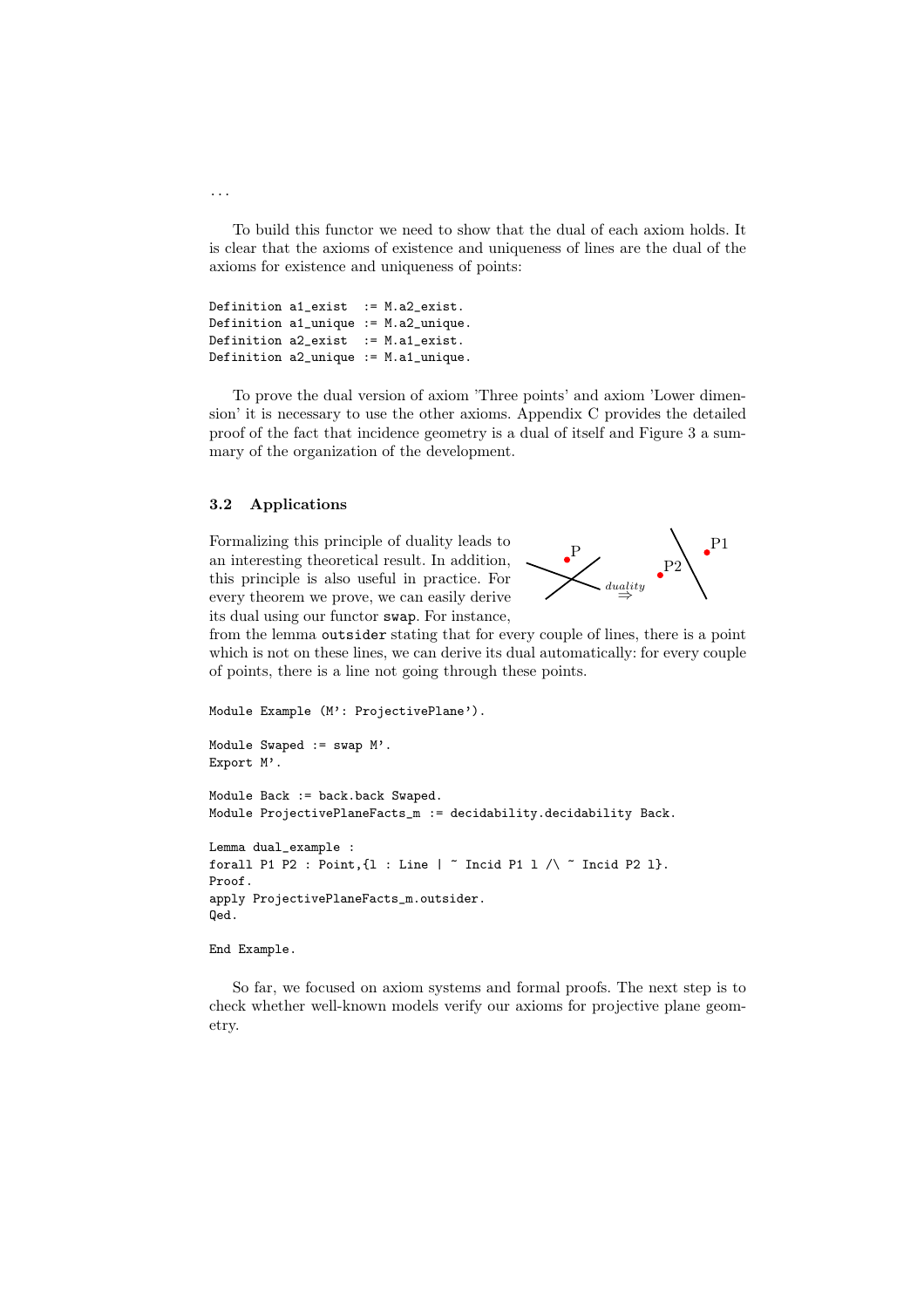

Figure 3. A modular organization. Arrows represent functors and boxes represent modules types.

# 4 Models

In order to prove formally that our sets of axioms are consistent, we build some models. We build both finite and infinite models: among them the smallest projective plane and an infinite model based on homogeneous coordinates.

## 4.1 Finite Models

Following Coxeter's notation [8], a finite projective geometry is written  $PG(a, b)$ where  $a$  is the number of dimensions, and given a point on a line,  $b$  is the number of other lines through the point. We build two finite models:  $PG(2, 2)$ and  $PG(2, 5)$ .  $PG(2, 2)$  is the smallest projective plane and is also known as Fano's plane.

Fano's Plane In two dimensions, we can easily build the model with the least number of points and lines: 7 each. This model is called Fano's plane. On the figure, points are simply represented by points, whereas lines are represented by six segments and a circle (DEF).



We define a module FanoPlane of type ProjectivePlane. The typing system of Coq will ensure that our definitions are really instances of the abstract definition of a projective plane.

The set of points is defined by an inductive<sup>2</sup> type with 7 constructors and the set of lines as well:

```
Inductive ind_point : Set := A | B | C | D | E | F | G.
Inductive ind_line : Set := ABF | BCD | CAE | ADG | BEG | CFG | DEF.
Definition point : Set := ind_point.
Definition line : Set := ind_line.
```
The incidence relation is given explicitly by its graph:

<sup>&</sup>lt;sup>2</sup> Note that this type is not really inductive, but sum types are defined in Coq using a special case of the general concept of inductive types.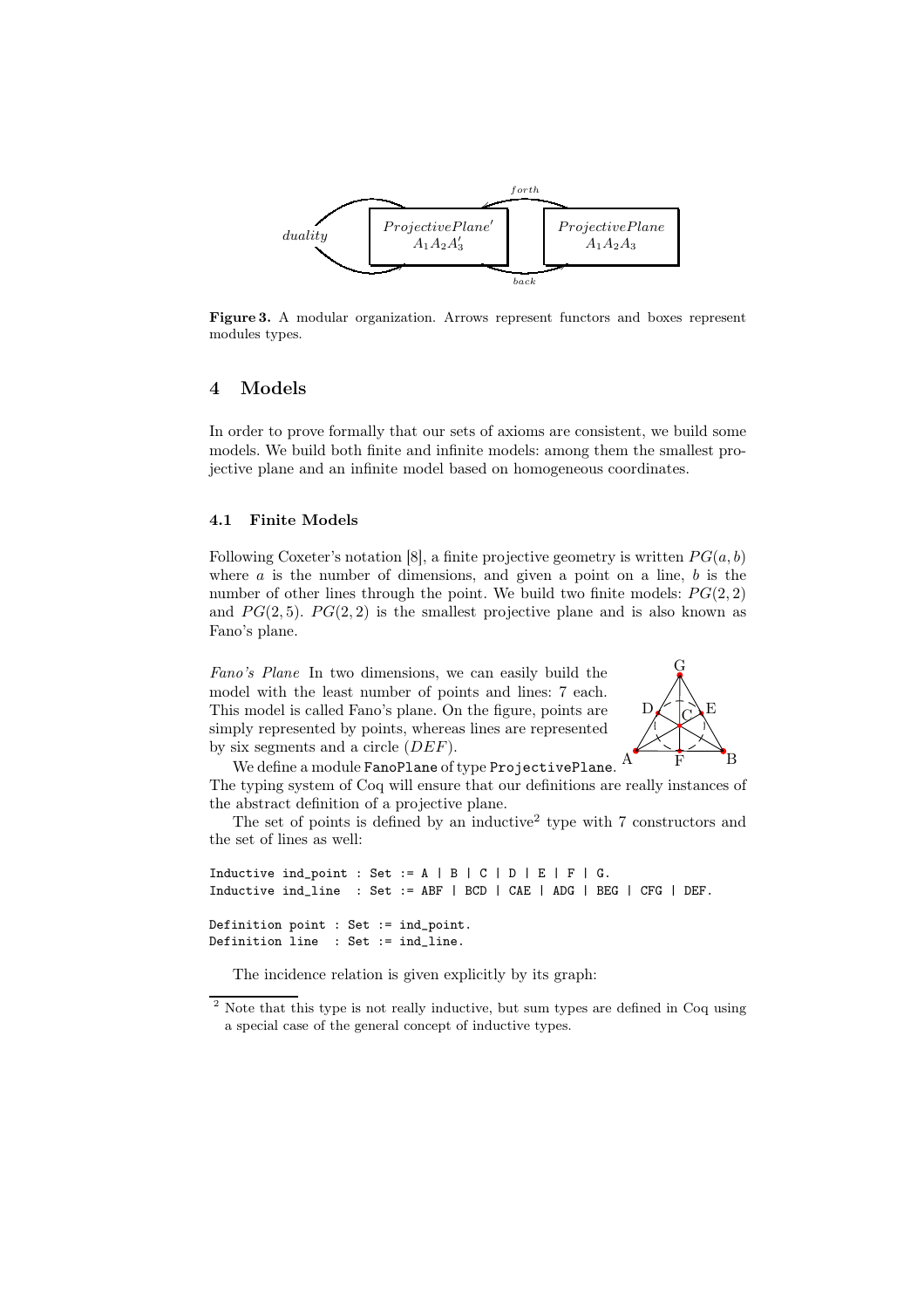```
Definition incid_bool : Point -> Line -> bool := fun P L =>
 match (P,L) with
 (A, ABF) | (A, CAE) | (A, ADG) | (B, BCD) | (B, BEG) | (B, ABF)|(C,BCD) | (C,CAE) | (C,CFG) | (D,BCD) | (D,ADG) | (D,DEF)
|(E,CAE) | (E,BEG) | (E,DEF) | (F,ABF) | (F,DEF) | (F,CFG)
|(G, ADG) | (G, CFG) | (G, BEG) => true
| \Rightarrow false
end.
```
The proofs of existence and uniqueness are performed by case analysis. Note that in order to prove the axioms of uniqueness, we must prove that for every couple of points (resp. lines) there is a unique line (resp. point). This creates  $7<sup>2</sup> = 49$  cases. For each of these cases, we have to perform a case analysis on the lines, this produces again 49 cases, leading to a total of 2401 cases. The proof is computed easily by Coq.

 $PG(2,5)$  We follow [8] and build another model of the projective plane which is still finite but larger than Fano's plane. This model is called  $PG(2, 5)$ . It contains 31 points and as many lines. The incidence relation is given on table 1 in appendix D. From the technical view of the formalization, this model is harder to build than Fano's plane because the proof produces 923 521 cases<sup>3</sup>. However, the proofs of these cases can be automated. The total size of the proof object generated by Coq (a term of the calculus of inductive constructions) is 7 Mo.

#### 4.2 Infinite Model: Homogeneous Coordinates

To build an infinite model of projective geometry we use homogeneous coordinates introduced by August Ferdinand Möbius. We present our formalization in the context of the projective plane, but it can be easily generalized to any other dimension. The homogeneous coordinates of a point (resp. of a line) of a projective plane is a triple of numbers which are not all zero. These numbers are elements of any commutative field of characteristic zero. Two triples which are proportional are considered as equal: for any  $\lambda \neq 0$ ,  $(x_1, x_2, x_3) = (\lambda x_1, \lambda x_2, \lambda x_3)$ .

To formalize this notion in Coq it would be natural to define pseudo-points as triple of elements of a field and then define points (resp. lines) as the equivalence classes of proportional non-zero triple in this field. Unfortunately, defining a type by quotient is something difficult to do in the calculus of inductive constructions used by Coq [31]. Therefore, we choose to define the quotient type directly by representing the classes of points and lines by a normal form. Points and lines are represented by their triple of coordinates such that the last non zero

<sup>&</sup>lt;sup>3</sup> In [8], the proof given is the following: "we observe that any two residues are found together in just one column of the table (see on page 20), and that any two columns contain just one common number". This amounts to checking, for more than 400 different configurations, whether two sets of six elements have only one common element. In such a case, mechanized theorem proving is the best way to ensure correctness.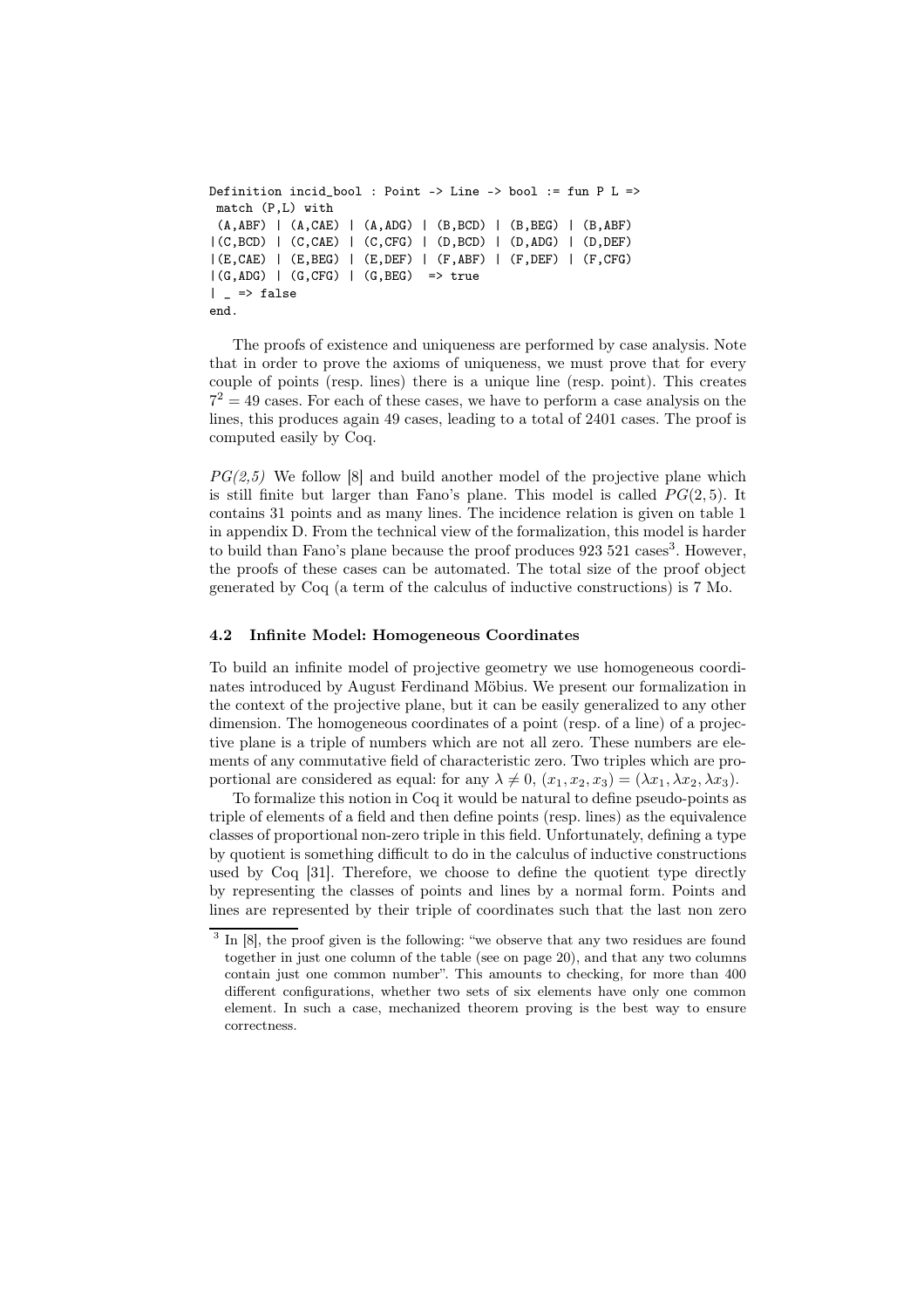coordinate is 1. Consider a point  $(x_1, x_2, x_3)$ . If  $x_3 \neq 0$  we can represent it by  $(x_1/x_3, x_2/x_3, 1)$ . If  $x_3 = 0$ , we perform case distinction on  $x_2$ . If  $x_2 \neq 0$  we can represent it by  $(x_1/x_2, 1, 0)$ , else we represent it by  $(1, 0, 0)$ . This definition can be formalized in Coq using the following inductive type where F is the type of the elements of our field and P0, P1 and P2 are the constructors for the three different cases:

```
Inductive Point : Set :=
| P2 : F -> F -> Point (* (x1, x2, 1) *)| P1 : F -> Point (* (x1,1 ,0) *)
| P0 : Point. (* (1 ,0 ,0) *)
```
The second and third constructors correspond to ideal points (points at infinity).

The incidence relation (noted Incid in Coq and  $\in$  in this paper) can then be defined as the inner product of a point and line. The definition of the inner product can be made more generic by using triples, instead of giving a definition distinguishing each of the  $3 \times 3$  cases.

To do this, we define two functions, one to transform a point into a triple of coordinates, and another one to normalize a triple of coordinates to obtain a point. We can then prove two lemmas which state that our definitions are consistent:

```
Lemma triple_point :
  forall P : Point, point_of_triple (triple_of_point P) = P.
Lemma point_triple :
  forall a b c : F, (a,b,c) \iff (0,0,0) ->
  exists l, triple_of_point (point_of_triple (a,b,c)) = (a*l,b*l,c*l).
Lemma point_of_triple_functionnal:
  forall a b c l : F, (a,b,c) \iff (0,0,0) \Rightarrow 1 \iff 0 \Rightarrowpoint_of_triple(a,b,c) = point_of_triple(a*1,b*1,c*1).
```
The inner product and incidence relations can then be defined as:

```
Definition inner_product_triple A B :=
match (A,B) with
  ((a,b,c),(d,e,f)) \Rightarrow a*d+b*e+c*fend.
Definition Incid : Point \rightarrow Line \rightarrow Prop := fun P L =>
 inner_product_triple (triple_of_point P) (triple_of_line L) = 0.
```
Now, we need to prove that the axioms of a projective plane hold in this setting. The proof of the decidability of Incid and of axioms (Three Points) and (Lower Dimension) are straightforward. For the uniqueness axiom, after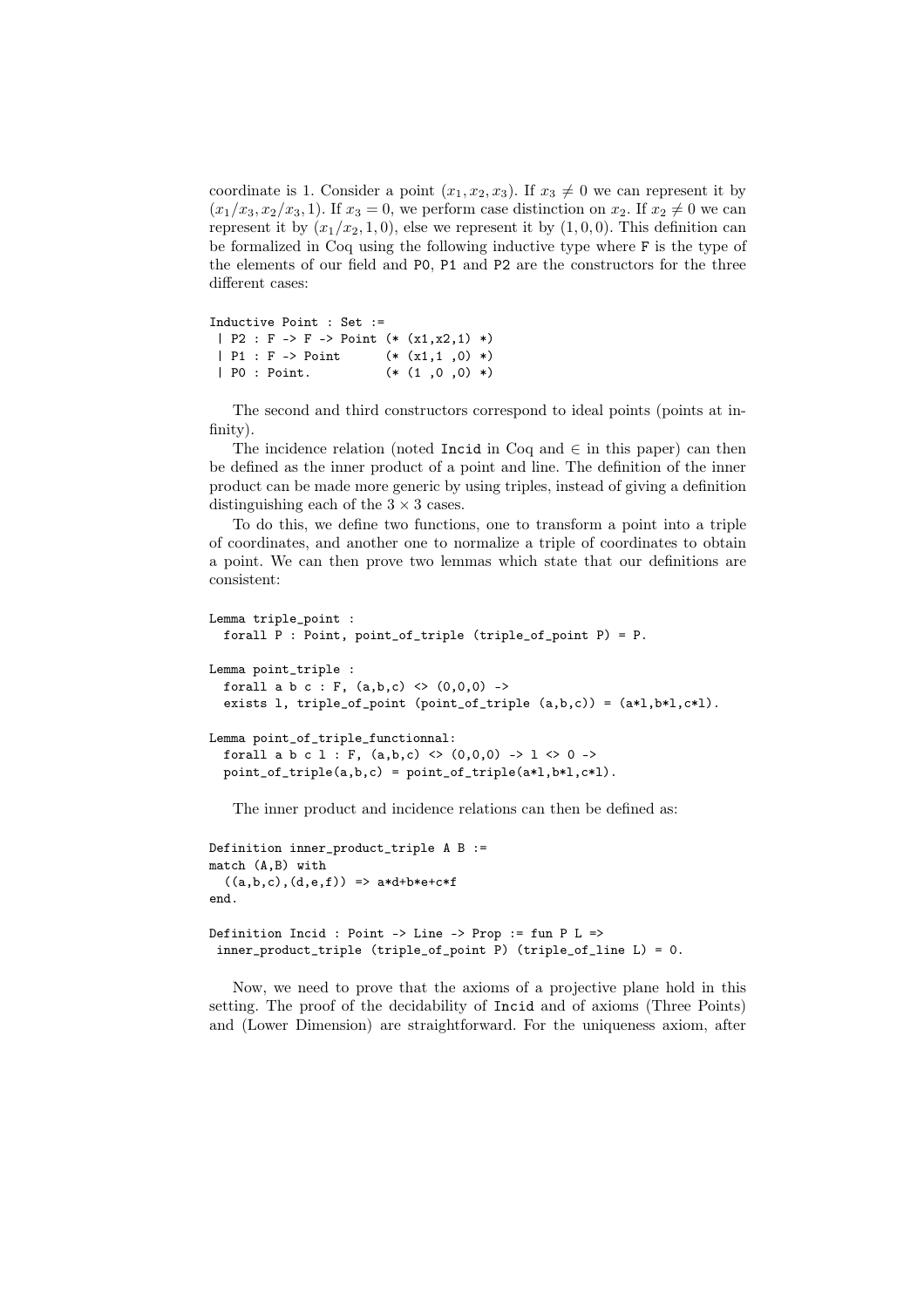unfolding of definitions, the problem reduces to a goal involving equations such as the following ones:

$$
r * r_5 + r_0 * r_6 + 1 = 0
$$
  
\n
$$
r * r_3 + r_0 * r_4 + 1 = 0
$$
  
\n
$$
r_1 * r_5 + r_2 * r_6 + 1 = 0 \Rightarrow (r = r_1 \land r_0 = r_2) \lor (r_3 = r_5 \land r_4 = r_6)
$$
  
\n
$$
r_1 * r_3 + r_2 * r_4 + 1 = 0
$$

Using the following equivalences considered as rewrite rules, we can convert this goal into an ideal-membership problem which can be solved using the Gröbner basis tactic developed by Loïc Pottier [9].

> $\forall ab, \quad a = b \quad \Leftrightarrow \quad a - b = 0$ <br>  $\forall ab, (a = 0 \lor b = 0) \Leftrightarrow \quad ab = 0$  $\forall ab, (a = 0 \lor b = 0) \Leftrightarrow$  $\forall ab, (a = 0 \land b = 0) \Leftrightarrow a^2 + b^2 = 0$

This tactic provides automation to solve algebraic goals which otherwise would be tedious to prove interactively. Proofs achieved by the Gröbner basis tactic require less than 2 seconds of computation except one which requires about a minute.

Finally, for the existence axioms, we need to define the line passing through two points (resp. the point at the intersection of two lines).

## 5 Desarguesian and Non-desarguesian Models

Desargues' property is among the most fundamental properties of projective geometry since in the projective space Desargues' property becomes a theorem and consequently all the projective spaces arise from a division field. In this section, we formalize two models showing on the one hand, that Desargues' property is compatible with the axioms of projective geometry and, on the other hand that it is independent of them. Let's first recall Desargues' statement in projective geometry.

# 5.1 Desargues' Property

Desargues' property states that:

Let E be a projective space and  $A,B,C,A',B',C'$  be points in E, if the three lines joining the corresponding vertices of triangles ABC and A'B'C' all meet in a point O, then the three intersections of pairs of corresponding sides  $\alpha$ ,  $\beta$ and  $\gamma$  lie on a line.

If  $E$  is at least of dimension three, Desargues' property always holds. In [18], we have formalized this theorem in Coq. If  $E$  is of dimension two, Desargues' property is independent from all the projective plane geometry axioms. We first show that it is not contradictory with these axioms by formally proving it holds in Fano's plane. Then, we build a model (Moulton's plane) in which all projective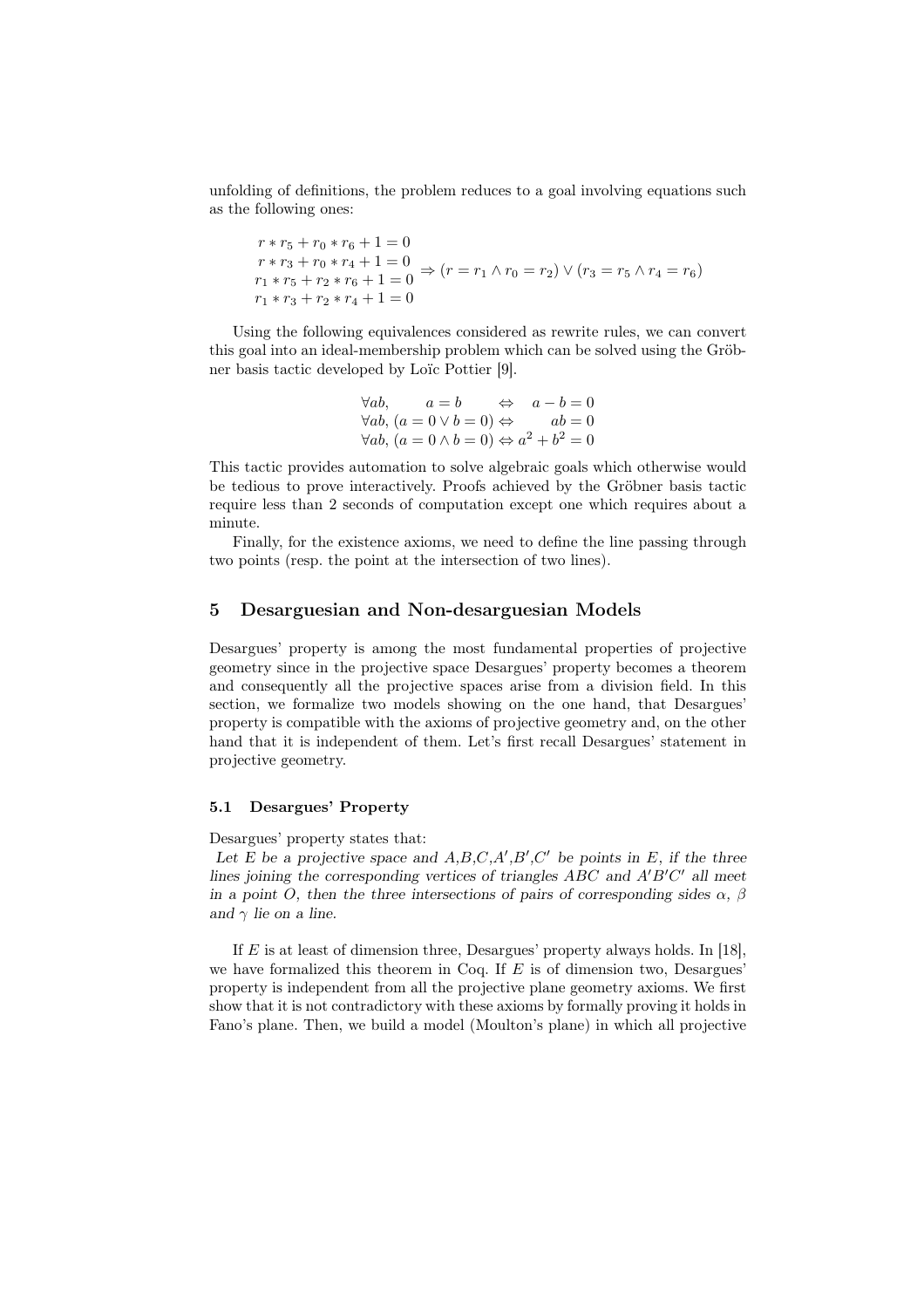

plane geometry axioms hold but Desargues' property does not hold. This is achieved by making explicit a configuration for which Desargues' property is not satisfied. Overall this shows the independence of Desargues's theorem from the axioms of projective plane geometry, which can be regarded as the starting point of non-desarguesian geometry [4].

#### 5.2 Fano's Plane is Desarguesian

At first sight, proving Desargues' property in Fano's plane seems to be straightforward to achieve by case analysis on the 7 points and 7 lines. However, this requires handling numerous  $\csc^4$  including many configurations which contradict the hypotheses.

To formalize the property we make use of two kinds of symmetries, a symmetry of the theory and a symmetry of the statement.

Symmetry of the Statement We first study the special case where the point O of Desargues' configuration corresponds to A, and the line OA corresponds to ADG, OB to CAE and OC to ADF. Then as Desargues' statement is symmetric by permutation of the three lines which intersect in  $O$ , we can formalize a proof of slightly more general lemma desargues\_from\_A where the point  $O$  of Desargues' configuration still corresponds to  $A$  but the three lines intersecting in  $O$  are universally quantified.

Symmetry of the Theory The theory of Fano's plane is invariant by permutation of points. It means that, even if it is not obvious from the figure in section 4.1, all the points play the same role: if  $(A, B, C, D, E, F, G)$  is a Fano's

 $4$  The most naïve approach would consider  $7<sup>7</sup>$  cases, even with careful analysis it remains untractable to prove all the cases without considering symmetries.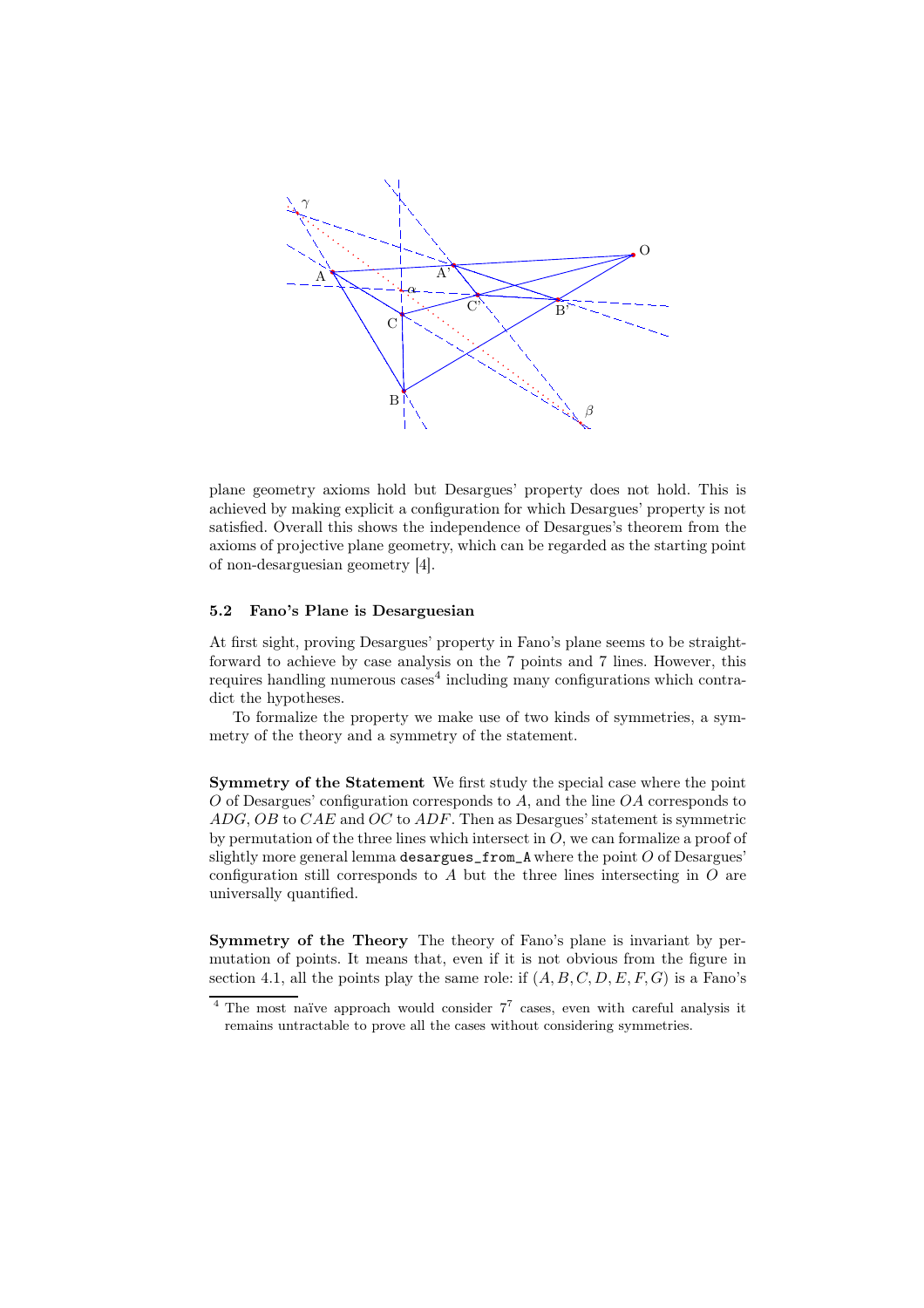plane then  $(B, C, D, F, E, G, A)$  is one as well. We formalize this by building a functor from Fano's theory to itself which permutes the points. Using this functor and desargues\_from\_A, we show that Desargues' property holds for any choice for O among the 7 points of the plane.

#### 5.3 Independence of Desargues' Property

Moulton Plane and its Projective Counterpart Moulton plane [23] is an affine plane in which lines with a negative slope are bent (i.e. the slope is doubled) when they cross the y-axis. It can be easily extended into a projective plane.

Moulton plane is an incidence structure which consists of a set of points P, a set of lines  $L$ , and an incidence relation between elements of  $P$  and elements of L. Points are denoted by couples  $(x, y) \in \mathbb{R}^2$ . Lines are denoted by  $(m, b) \in$  $(\mathbb{R} \cup \infty) \times \mathbb{R}$  (where m is the slope -  $\infty$  for vertical lines - and b the y-intercept). The incidence relation is defined as follows:

$$
(x, y) \in (m, b) \iff \begin{cases} x = b & \text{if } m = \infty \\ y = mx + b & \text{if } m \ge 0 \\ y = mx + b & \text{if } m \le 0, x \le 0 \\ y = 2mx + b & \text{if } m \le 0, x \ge 0. \end{cases}
$$

This incidence structure verifies the properties of an affine plane. It can be turned into a projective plane through the following process.

- We extend  $P$  with points at infinity (one direction point for each possible slope, including the vertical one); therefore P is  $(\mathbb{R} \times \mathbb{R}) \cup \mathbb{R}$ .
- $-$  We extend the set  $L$  of affine lines with a new one which connects all points at the infinite; therefore L is  $((\mathbb{R}\cup\infty)\times\mathbb{R})\cup\infty$ .
- We finally extend the incidence relation in order to have all direction points and only them incident to the infinite line. We also extend each affine line with a direction point (the one bearing its slope).

This construction leads to a projective plane. The whole process is formally described in Coq and we show that all the axioms of projective plane geometry presented in section 2 hold. Most proofs on real numbers rely on using Gröbner basis computation in Coq as already used in section 4.2.

A Configuration of Desargues where the Theorem Does Not Hold We build a special configuration of Desargues for which the property does not hold. This can be achieved in a very algebraic point of view using only coordinates and equations for lines. We first present it that way and then show on a figure why Desargues' property does not hold for our configuration.

Let's consider 7 points:  $O(-4, 12)$ ,  $A(-8, 8)$ ,  $B(-5, 8)$ ,  $C(-4, 6)$ ,  $A'(-14, 2)$ ,  $B'(-7,0)$  and  $C'(-4,3)$ . We then build the points  $\alpha(-3,4)$ ,  $\beta(6/11,38/11)$  and  $\gamma(-35,8)$  which are respectively at the intersection of  $(BC)$  and  $(B'C')$ ,  $(AC)$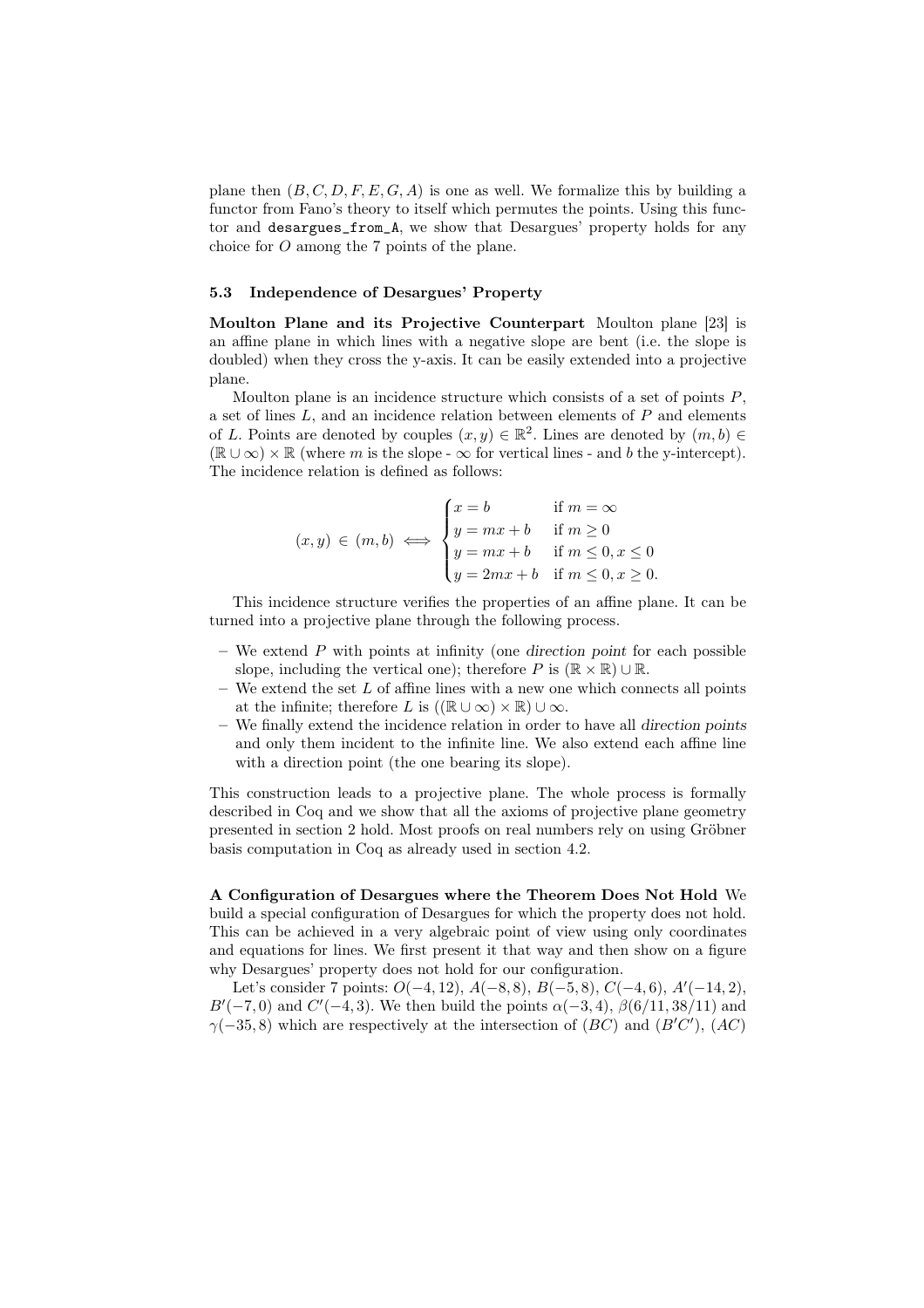and  $(A'C')$  and  $(AB)$  and  $(A'B')$ . Then we can check using automated procedures on real numbers computation that there exists no line in Moulton plane which is incident to these 3 points  $\alpha$ ,  $\beta$  and  $\gamma$ .

Overall Desargues' property does not hold in this configuration because only some of the lines are bent. Especially, of the two lines used to build  $\beta$ , one of them is a straight line  $(A'C')$  and the other one  $(AC)$  is bent. That is what prevents the three points  $\alpha$ ,  $\beta$  and  $\gamma$  from being on the same line.



Figure 4. Counter example to Desargues' theorem in Moulton's plane

Proofs studied in previous sections illustrate how combining automated and interactive theorem proving can be successful.

# 6 Conclusion and Future Work

In this paper, we have shown how projective plane geometry can be formalized in Coq using two different axiom systems. We proved them equivalent. We then managed to mechanize the duality principle and to build finite and infinite models, as well as desarguesian and non-desarguesian models. Using Coq helped us produce more precise proofs which handle all cases whereas in textbooks some very particular cases can sometimes be overlooked. Overall our Coq development of projective plane geometry amounts to 7.5K lines with about 200 definitions and lemmas.

Our development makes use of a rather strong axiom, namely decidability of the incidence predicate. All subsequent properties are derived in an intuitionnistic logic from this axiom and those of projective plane geometry. It would be also interesting to perform our formalization using a purely constructive system of axioms as the ones proposed by Heyting and von Plato [14, 34]. These systems of axioms are based on the apartness predicate which is the negation of the incidence predicate. It is easy to prove using classical logic that the axioms of a projective plane implies the axioms of Heyting. It would be also interesting to derive more theorems in a purely constructive framework.

In the future, we plan to carry on our investigations in two main directions. On the one hand, we expect to write a reliable algorithm for constraint solving in incidence geometry. It requires to specify projective plane geometry, which is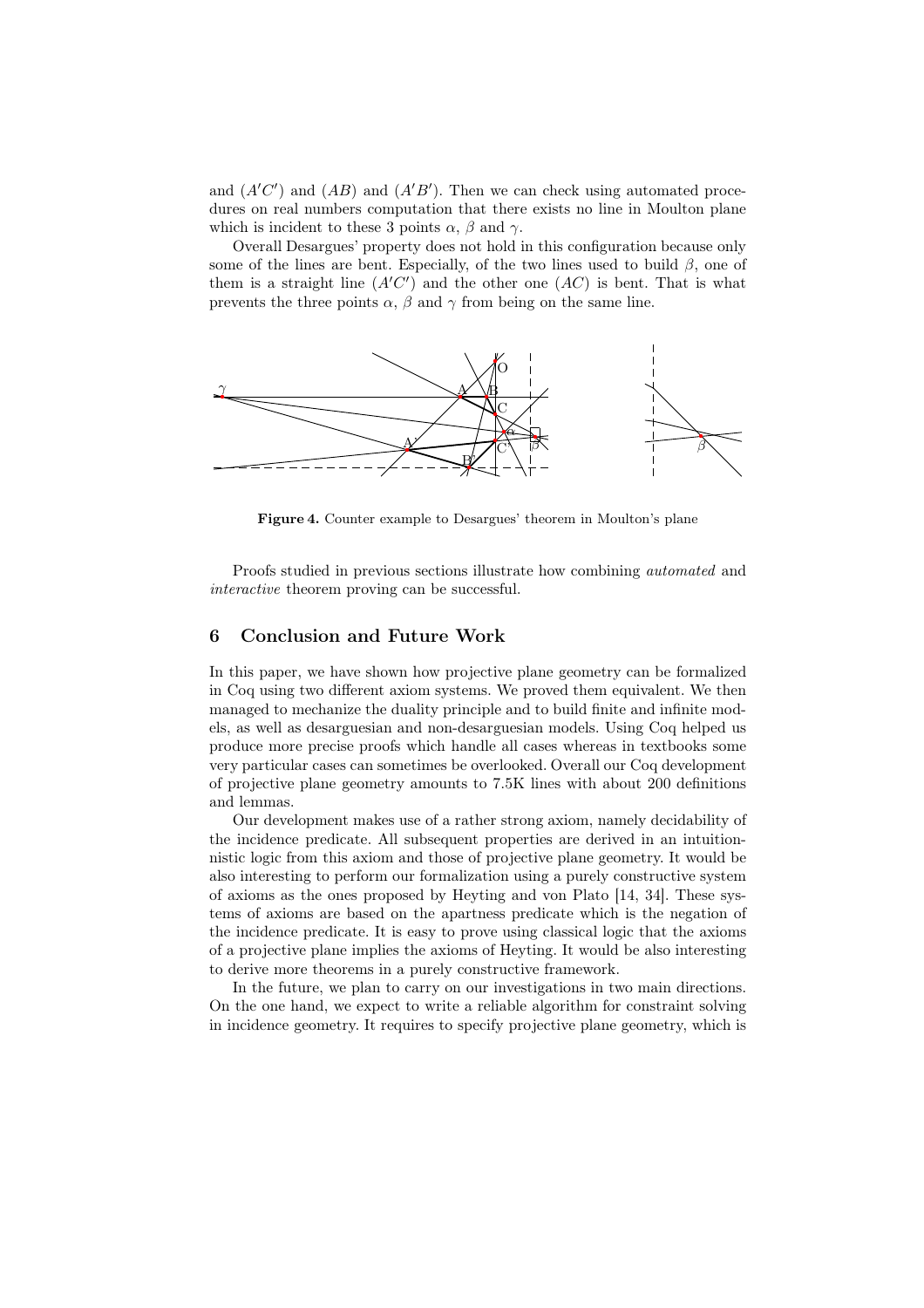what we achieve in this paper. The next step will be to certify that whenever the prover says three points are collinear (resp. non-collinear), we can build a proof at the specification level that these points are actually collinear (resp. noncollinear).

On the other hand, in a at least 3-dimensional setting, we shall study how to formally link together the axiom system based on the concept of ranks presented in [18] to a more traditional axiom system like the ones we presented in this paper. Moreover, formalizing in Coq some fully automated proof methods based on geometric algebras such as [28, 17] would be an interesting challenge.

On the technical side, we also plan to study how our development can make use of first-order type classes [32] instead of modules and functors. We expect this new feature to improve the readability of the formal description by making implicit some technical details.

Availability The whole development is freely available as a Coq user contribution.

Acknowledgments We would like to thank Loïc Pottier for providing the Coq tactic for solving systems of equations using Gröbner basis.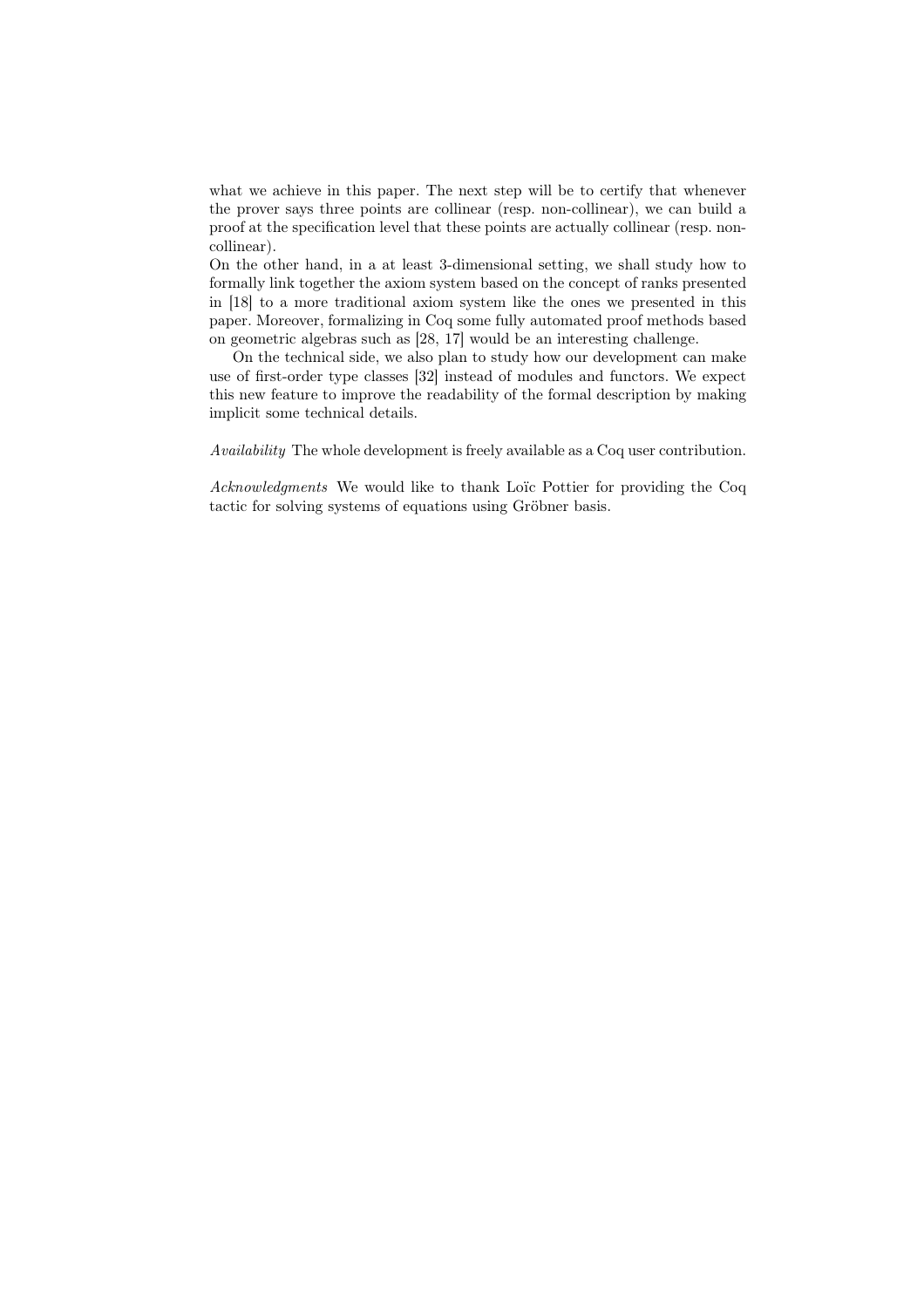## A Equivalence of Axiom Systems

## A.1 From axiom 'Four points' to axiom 'Three points' and axiom 'Lower dimension'

We first prove that each line contains at least three points.

 $(\forall l : Line, \exists ABC : Point, distinct3 \land B \ C \land A \in l \land B \in l \land C \in l)$ 

We have as an assumption that there exists four points  $A, B, C$  and  $D$  with no three collinear. We have three cases to study depending on how many points are on line l: either two, one or zero points of these four points are on l.

- Two points are on  $l$  (say P and Q), two are not on  $l$  (say R and S).
- We build m which goes through R and S, it intersects l on a point (say X) which is different from  $P$  and  $Q$ .  $X$  has to be distinct from  $P$  (resp.  $Q$ ), otherwise we would have  $P$ ,  $R$  and  $S$  collinear (resp.  $Q$ ,  $R$  and  $S$  collinear).
- One point is on  $l$  (say A), the three other ones are not on  $l$  (say B, C and D).

We have to build two more points on  $l$ . We proceed by creating lines going through points outside of l. We have to distinguish cases in order to avoid alignment issues.

No point is on  $l$ , all four points (say  $A, B, C$  and  $D$ ) are outside of  $l$ . We have to build three distinct points. We do the same reasoning steps, building lines from  $A, B, C$  and  $D$ .

All possible configuration for the 4 points can be captured by these three cases, sometimes via renaming of points. Details can be found in the formal Coq development.

Axiom 'Lower dimension' can be proved very easily:

$$
\exists l_1: Line, \exists l_2: Line, l_1 \neq l_2
$$

We simply consider 2 lines  $l$  (which goes through A and B) and  $m$  (which goes through C and D). It is straightforward to show they are different: if they were not, then A, B, C and D would be collinear and this would contradict axiom 'Four points'.

## A.2 From Axioms 'Three points' and 'Lower dimension' to axiom 'Four points'

We prove some preliminary lemmas: for any two distinct lines  $l_1$  and  $l_2$ , each of them carrying at least three points (say  $M$ ,  $N$  and  $O$  for  $l_1$  and  $P$ ,  $Q$  and  $R$  for  $l_2$ ), we make a case distinction depending on where these points lie with respect to the intersection of  $l_1$  and  $l_2$ . There are four cases to consider:

– One of the three points of  $l_1$  (say M) and one of those of  $l_2$  (say P, which is actually equal to  $M$ ) are at the intersection of  $l_1$  and  $l_2$ . Then the remaining points  $(M, O, Q$  and R) verify axiom 'Four points'. No three of them can be collinear otherwise we would have  $l_1 = l_2$ .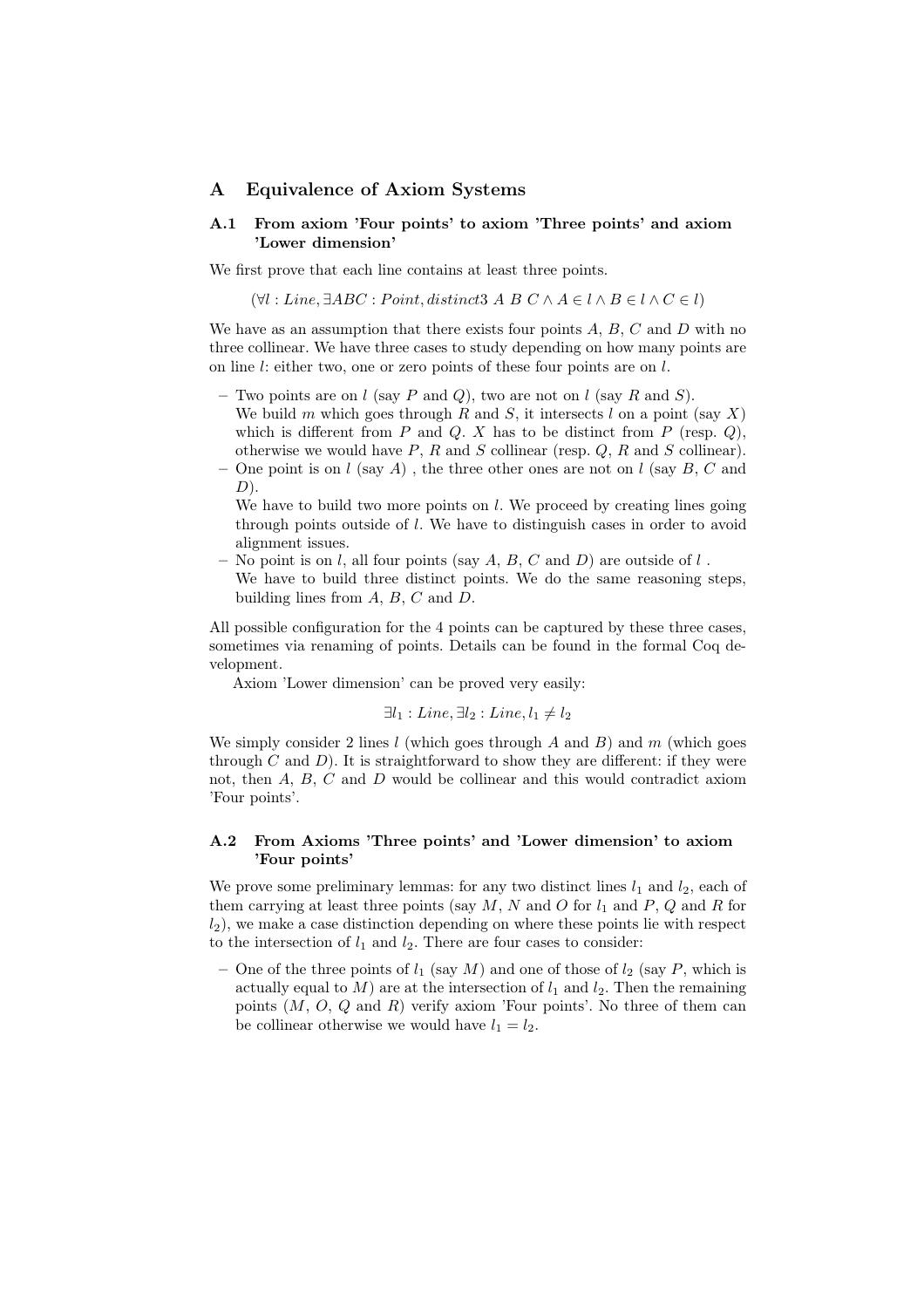- One point of  $l_1$  (say M) is at the intersection of  $l_1$  and  $l_2$ . Then points M, O, Q and R verify axiom 'Four points'.
- One point of  $l_2$  (say P) is at the intersection of  $l_1$  and  $l_2$ . Exchanging  $l_1$  and  $l_2$  in the previous lemma solves the case.
- No point of  $l_1$  and  $l_2$  is at the intersection. Then points  $M$ ,  $O$ ,  $Q$  and  $R$  also verify axiom 'Four points'.

Axiom 'Four points' is then proven by first making two lines  $l_1$  and  $l_2$  explicit (through axiom 'Lower dimension'), then considering three distinct points on each line (through axiom 'Three points'). The four lemmas allow to prove the existence of four points in the various possible configurations depending on which points (if any) lie at the intersection of  $l_1$  and  $l_2$ .

# B Decidability Proofs

From the axiom system ProjectivePlane (see Figure 2 on page 6) and a decidability axiom about incidence, namely

 $\forall A : Point, l : Line, Incid A \cup \neg Incid A$ 

we can derive proofs of decidability of point equality as well as line equality. Both theorems can be proven independently, in a intuitionistic way (none of them require the use of classical logic).

#### B.1 Line Equality

Given any two lines  $l_1$  and  $l_2$ , they either are equal or not.

$$
\forall l_1 \ l_2 : Line, l_1 = l_2 \lor l_1 \neq l_2
$$

From axiom 'Three points', we know there exists three distinct points  $M, N$  and P on  $l_1$ . We then proceed by case analysis depending on whether M and N are on  $l_2$ .

 $M \in l_2$ :

 $N \in l_2 : l_1 = l_2$  because of the Uniqueness Axiom and the fact that  $M \neq N$ .  $N \notin l_2 : l_1$  and  $l_2$  are different because N is on  $l_1$  and not on  $l_2$ .  $M \notin l_2 : l_1$  and  $l_2$  are different because M is on  $l_1$  and not on  $l_2$ .

#### B.2 Point Equality

Given any two points  $A$  and  $B$ , they either are equal or not.

$$
\forall A \ B : Point, A = B \lor A \neq B
$$

We first prove an auxiliary lemma

$$
\forall A \ B : Point, \forall d : Line, A \not\in d \Rightarrow B \not\in d \Rightarrow A = B \lor A \neq B
$$

From axiom 'Three points', we know there exists three distinct points M, N and P incident to d. We build two lines  $l_1 = (AM)$  and  $l_2 = (AN)$ . These two lines are different because  $N$  and  $M$  are distinct and  $A$  is not incident to  $d$ .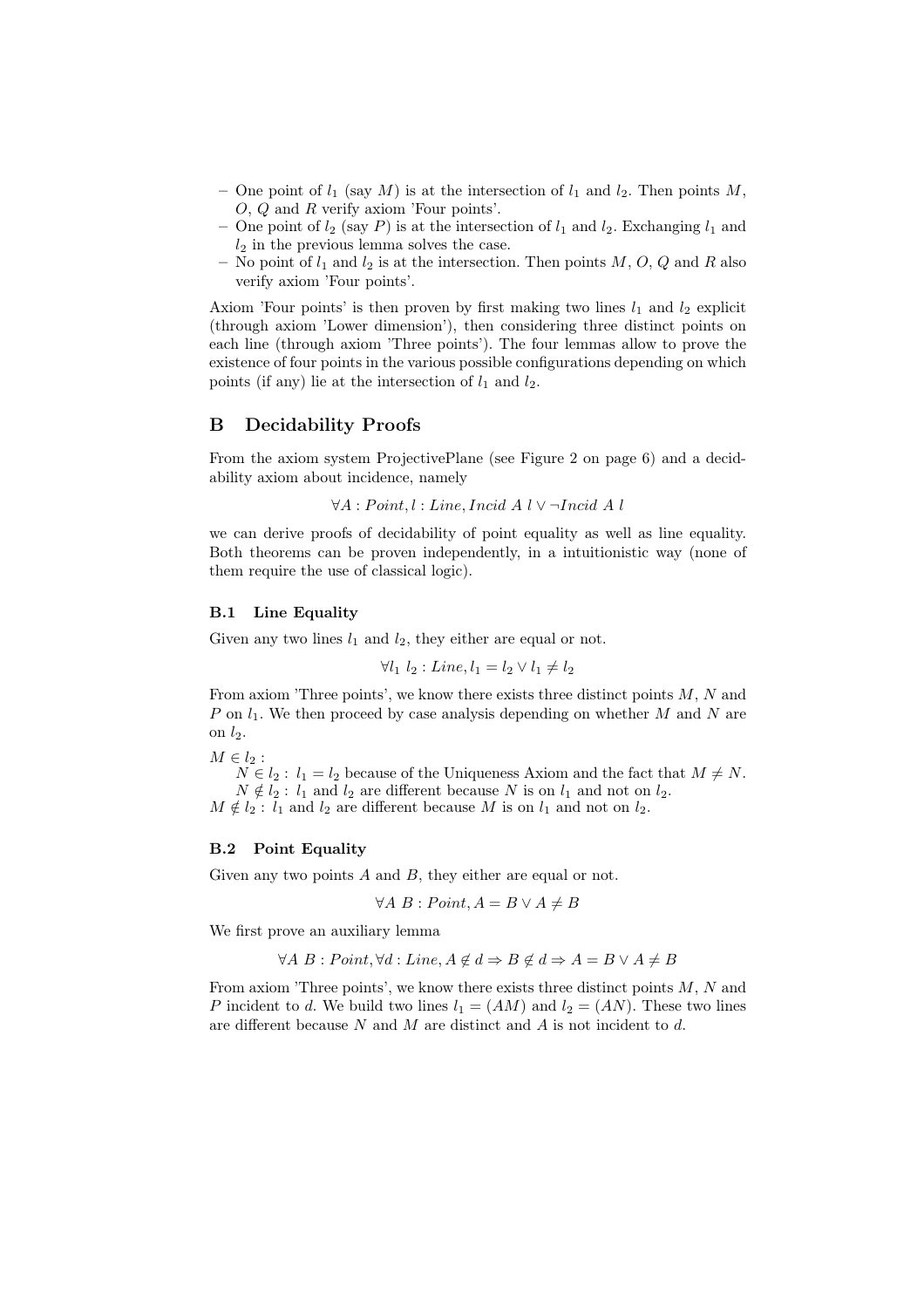$B\in l_1$ :

 $B \in l_2$ :  $A = B$  from the Uniqueness Axiom and the fact that  $l_1 \neq l_2$ .  $B \notin l_2 : A \neq B$  because A is incident to  $l_2$  and B is not.  $B \notin l_1 : A \neq B$  because A is incident to  $l_1$  and B is not.

The main theorem can now be proved: from axiom 'Lower dimension', there exists two distinct lines  $\Delta_0$  and  $\Delta_1$ . We proceed by case analysis on whether A and B belong to  $\Delta_0$  and  $\Delta_1$ .

 $A \in \Delta_0$ :

 $B \in \Delta_0$ :

 $A \in \Delta_1$ :

 $B \in \Delta_1: A = B$  from the Uniqueness Axiom and the fact that  $\Delta_0 \neq \Delta_1$ .

 $B \notin \Delta_1$ :  $A \neq B$ , because A is incident to  $\Delta_1$  and B is not.  $A \notin \Delta_1$ :

 $B \in \Delta_1$ :  $A \neq B$ , because A is not incident to  $\Delta_1$  and B is.

 $B \notin \Delta_1$ : We apply the previous lemma with  $d = \Delta_1$ .  $B \notin \Delta_0$ :  $A \neq B$ , because A is incident to  $\Delta_0$  and B is not.

 $A \notin \Delta_0$ :

 $B \in \Delta_0: A \neq B$ , because A is not incident to  $\Delta_0$  and B is.

 $B \notin \Delta_0$ : We apply the previous lemma with  $d = \Delta_0$ .

# C Duality

As stated before the proof of most axioms is straightforward, hence we only prove the dual of axiom 'Three points'. We need to prove that:



$$
\forall P, \exists l_1 l_2 l_3, P \in l_1 \land P \in l_2 \land P \in l_3
$$

First, we prove the following two lemmas:

$$
\forall Pl, P \notin l \Rightarrow \exists l_1 l_2 l_3, P \in l_1 \land P \in l_2 \land P \in l_3
$$

and

$$
\forall l_1 l_2, \exists P, P \notin l_1 \land P \notin l_2
$$

Proof of the first lemma: let's take three distinct points A, B and C on l using axiom 'Three points'. Then we can build the lines  $(PA)$ ,  $(PB)$  and  $(PC)$ . Those lines are distinct because otherwise using the uniqueness axiom we could prove that A,B and C are not distinct.

Proof of the second lemma: If  $l_1 = l_2$  we need to build a point not on  $l_1$ . From axiom 'Lower dimension', we know there are two lines. From axiom 'Three points' we can conclude because we know there are at least three points on each line.

Otherwise  $l_1 \neq l_2$ . Let's call C the intersection of  $l_1$  and  $l_2$ . Then, we can build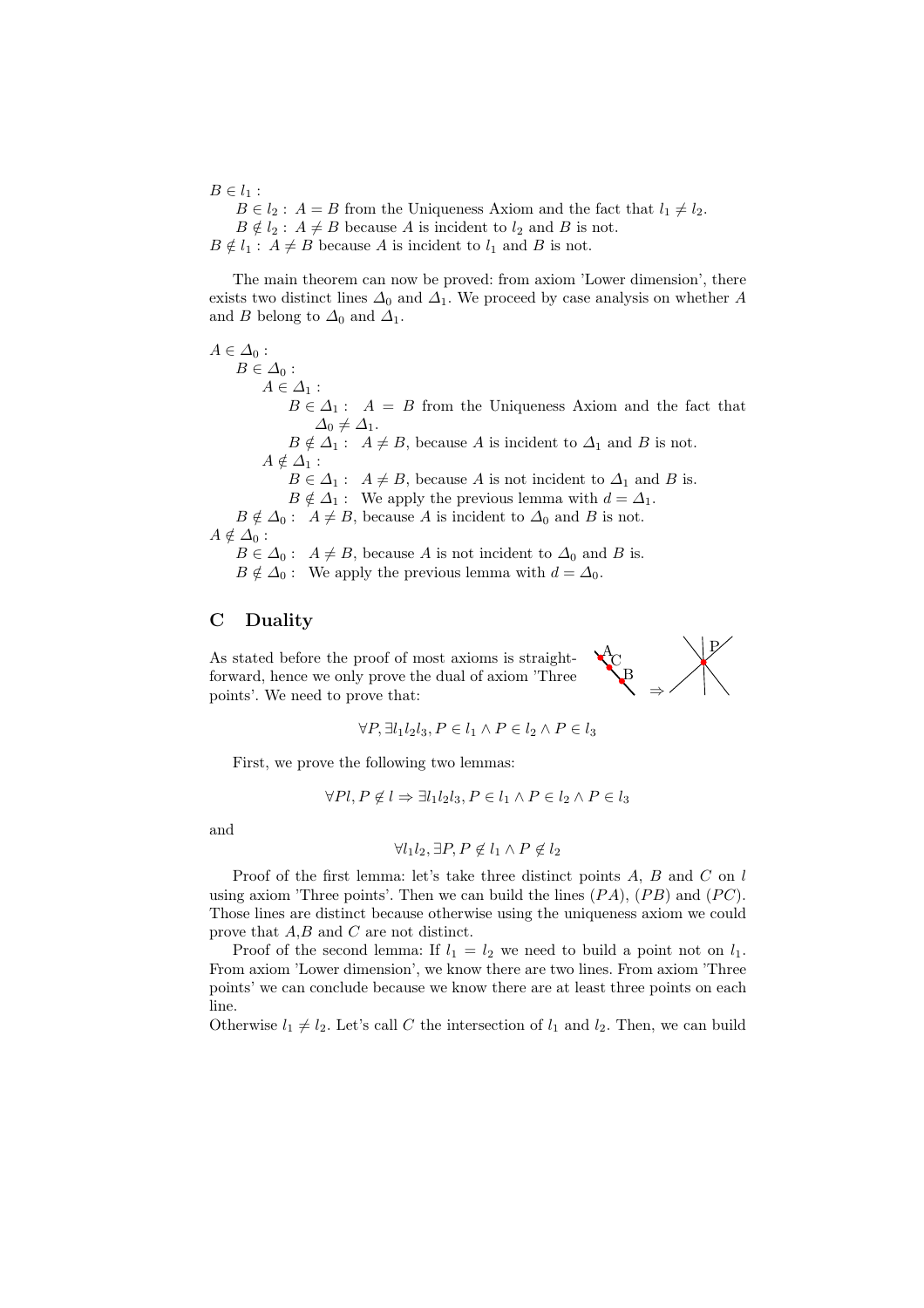two points  $P_1$  and  $P_2$  on  $l_1$  and  $l_2$  respectively which are different from C. We know that  $P_1 \neq P_2$  because otherwise  $l_1 = l_2$ . Let d be the line through  $P_1$ and  $P_2$ . We can build a third point Q on d. Q is neither on  $l_1$  nor on  $l_2$ . This concludes the lemma.

Finally, we can prove the dual of axiom 'Three points'. We build two lines  $l_1$  and  $l_2$  using axiom 'Lower dimension'. Then we perform case distinction on  $P \in l_1$  and  $P \in l_2$ . If  $P \in l_1 \wedge P \in l_2$  we use the second lemma. Otherwise  $P \notin l_1 \vee P \notin l_2$ . In both cases, we can use the first lemma.

#### E Lines as Set of Points

In our development, we consider two basic notions: points and lines. Lines can actually be viewed as sets of points. With this representation, for any lines  $l_1$ and  $l_2$  we can build a bijection from  $l_1$  to  $l_2$ .

We first define the set of points corresponding to a given line  $l$ , it consists of all the points of the plane which are incident to l.

```
Definition line_as_set_of_points (l:Line):= {X:Point | Incid X l}.
```
From this definition, we want to prove the following theorem:

```
Theorem line_set_of_points : forall l1 l2:line,
exists f:(line_as_set_of_points l1) -> (line_as_set_of_points l2),
           bijective f.
```
It states there exists a bijective function f from  $l_1$  to  $l_2$  when these lines are viewed as sets of points. We build a constructive proof of this existential formula, which requires to make explicit the function  $f$  and then check whether it is actually a bijection, i.e. verifies the one-to-one and onto properties. The proof proceeds as follows:

First of all, one can safely assume that  $l_1$  and  $l_2$  are different. If not, then the identity function works just fine. The first step of the proof is to write a function which, given two lines  $l_1$  and  $l_2$  computes a point P which belongs neither to  $l_1$ nor to  $l_2$ .

```
Lemma outsider : forall l1 l2: Line,
                  {P:Point | "Incid P 11/\lceil' Incid P 12}.
```


**Figure 5.** Building a bijection between  $l_1$  and  $l_2$ .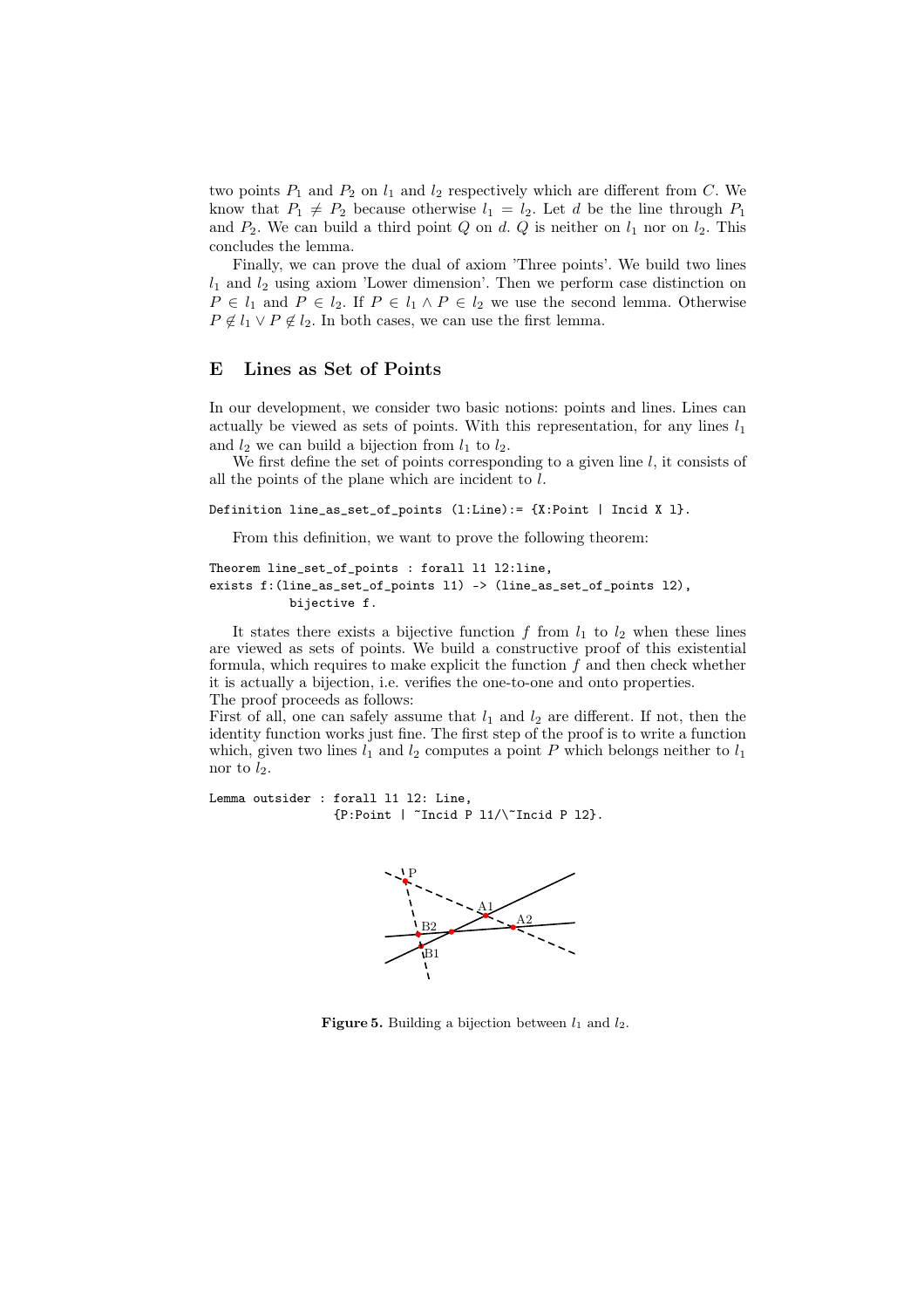# $D$   $PG(2,5)$

|  |  |  | $P_{30}$ $P_{29}$ $P_{28}$ $P_{27}$ $P_{26}$ $P_{25}$ $P_{24}$ $P_{23}$ $P_{22}$ $P_{21}$ $P_{20}$ $P_{18}$ $P_{15}$ $P_{16}$ $P_{15}$ $P_{14}$ $P_{13}$ $P_{12}$ $P_{11}$ $P_{10}$ $P_{9}$ $P_{8}$ $P_{7}$ $P_{6}$ $P_{5}$ $P_{4}$ $P_{3}$ $P_{2}$ $P_{1}$ |  |  |  |  |  |  |  |  |  |  |  |  |
|--|--|--|-------------------------------------------------------------------------------------------------------------------------------------------------------------------------------------------------------------------------------------------------------------|--|--|--|--|--|--|--|--|--|--|--|--|
|  |  |  |                                                                                                                                                                                                                                                             |  |  |  |  |  |  |  |  |  |  |  |  |
|  |  |  | 1 2 3 4 5 6 7 8 9 10 11 12 13 14 15 16 17 18 19 20 21 22 23 24 25 26 27 28 29 30 0                                                                                                                                                                          |  |  |  |  |  |  |  |  |  |  |  |  |
|  |  |  | 2 3 4 5 6 7 8 9 10 11 12 13 14 15 16 17 18 19 20 21 22 23 24 25 26 27 28 29 30 0 1                                                                                                                                                                          |  |  |  |  |  |  |  |  |  |  |  |  |
|  |  |  | 4 5 6 7 8 9 10 11 12 13 14 15 16 17 18 19 20 21 22 23 24 25 26 27 28 29 30 0 1 2 3                                                                                                                                                                          |  |  |  |  |  |  |  |  |  |  |  |  |
|  |  |  | 9 10 11 12 13 14 15 16 17 18 19 20 21 22 23 24 25 26 27 28 29 30 0 1 2 3 4 5 6 7 8                                                                                                                                                                          |  |  |  |  |  |  |  |  |  |  |  |  |
|  |  |  | 13 14 15 16 17 18 19 20 21 22 23 24 25 26 27 28 29 30 0 1 2 3 4 5 6 7 8 9 10 11 12                                                                                                                                                                          |  |  |  |  |  |  |  |  |  |  |  |  |
|  |  |  | 19 20 21 22 23 24 25 26 27 28 29 30 0 1 2 3 4 5 6 7 8 9 10 11 12 13 14 15 16 17 18                                                                                                                                                                          |  |  |  |  |  |  |  |  |  |  |  |  |

Table 1. The incidence relation of PG(2,5). Each column lists the lines incident to the given point.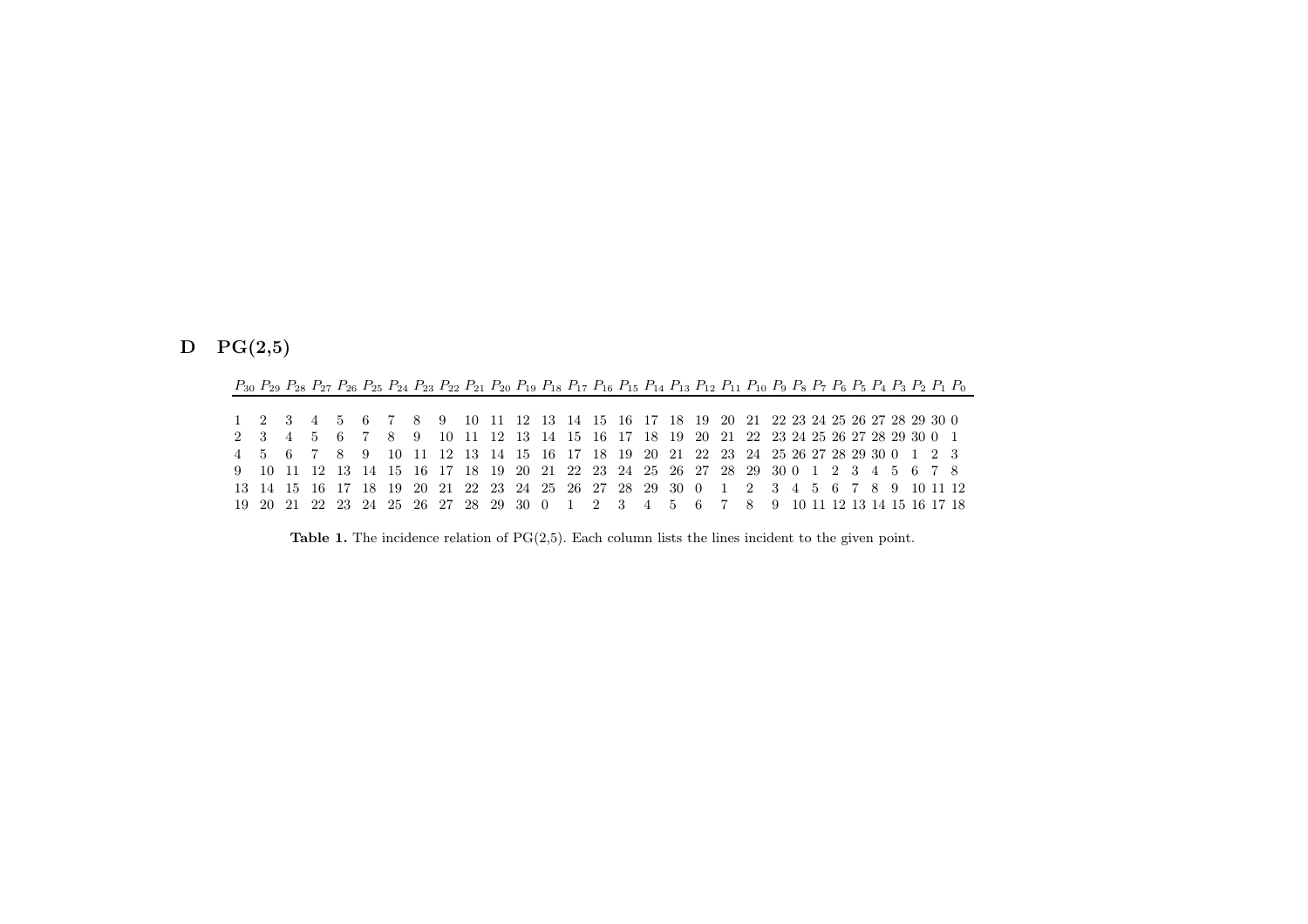We now explicitly construct the function  $f$  as shown on Figure 5. Given a point  $A_1$  of  $l_1$ , we can build a line (say  $\Delta$ ) going through  $A_1$  and P. Lines  $\Delta$ and  $l_2$  intersect in a point  $A_2$ . We define f such that  $f(A_1) = A_2$ . It remains to prove that this function is actually bijective. Proving that this function is oneto-one requires to assume proof irrelevance [22]. Proof irrelevance expresses that proofs of the same formula are equal. It allows us to show existential propositions with the same type are equal regardless of the proof terms proving the formulas. Proving the onto property requires to apply the construction process of f in the reverse order going from line  $l_2$  to line  $l_1$ .

# References

- [1] Yves Bertot and Pierre Castéran. *Interactive Theorem Proving and Program Development, Coq'Art: The Calculus of Inductive Constructions*. Texts in Theoretical Computer Science. An EATCS Series. Springer, 2004.
- [2] Marc Bezem and Dimitri Hendriks. On the Mechanization of the Proof of Hessenberg's Theorem in Coherent Logic. *Journal of Automated Reasoning*, 40(1):61–85, 2008.
- [3] Francis Buekenhout, editor. *Handbook of Incidence Geometry*. North Holland, 1995.
- [4] Cinzia Cerroni. Non-Desarguian Geometries and the Foundations of Geometry from David Hilbert to Ruth Moufang. *Historia Mathematica*, 31(3):320–336, 2004.
- [5] Shang-Ching Chou, Xiao-Shan Gao, and Jing-Zhong Zhang. *Machine Proofs in Geometry*. Series on Applied Mathematics. World Scientific, 1994.
- [6] Jacek Chrzaszcz. Implementing Modules in the Coq System. In *Theorem Proving in Higher-Order Logics*, volume 2758 of *LNCS*, pages 270–286. Springer-Verlag, 2003.
- [7] Coq development team, The. *The Coq Proof Assistant Reference Manual, Version 8.0*. LogiCal Project, 2004.
- [8] Harold Scott Macdonald Coxeter. *Projective Geometry*. Springer, 1987.
- [9] Jérôme Créci and Loïc Pottier. Gb: une procédure de décision pour Coq. In *Actes JFLA 2004*, 2004. In french.
- [10] Christophe Dehlinger, Jean-François Dufourd, and Pascal Schreck. Higher-Order Intuitionistic Formalization and Proofs in Hilbert's Elementary Geometry. In *Automated Deduction in Geometry 2000*, volume 2061 of *LNCS*, pages 306–324. Springer-Verlag, 2000.
- [11] Jean Duprat. Une axiomatique de la géométrie plane en Coq. In *Actes des JFLA 2008*, pages 123–136. INRIA, 2008. In french.
- [12] Jean Duprat, Frédérique Guilhot, and Julien Narboux. Toward a "common" language for formally stating elementary geometry theorems, 2008. Draft.
- [13] Frédérique Guilhot. Formalisation en Coq et visualisation d'un cours de géométrie pour le lycée. *Revue des Sciences et Technologies de l'Information, Technique et Science Informatiques, Langages applicatifs*, 24:1113–1138, 2005. In french.
- [14] Arend Heyting. Axioms for intuitionistic plane affine geometry. In P. Suppes L. Henkin and A. Tarski, editors, *The axiomatic Method, with special reference to Geometry and Physics*, pages 160–173, Amsterdam, 1959. North-Holland.
- [15] Christoph M. Hoffmann and Robert Joan-Arinyo. *Handbook of Computer Aided Geometric Design*, chapter Parametric Modeling, pages 519–541. Elsevier, 2002.